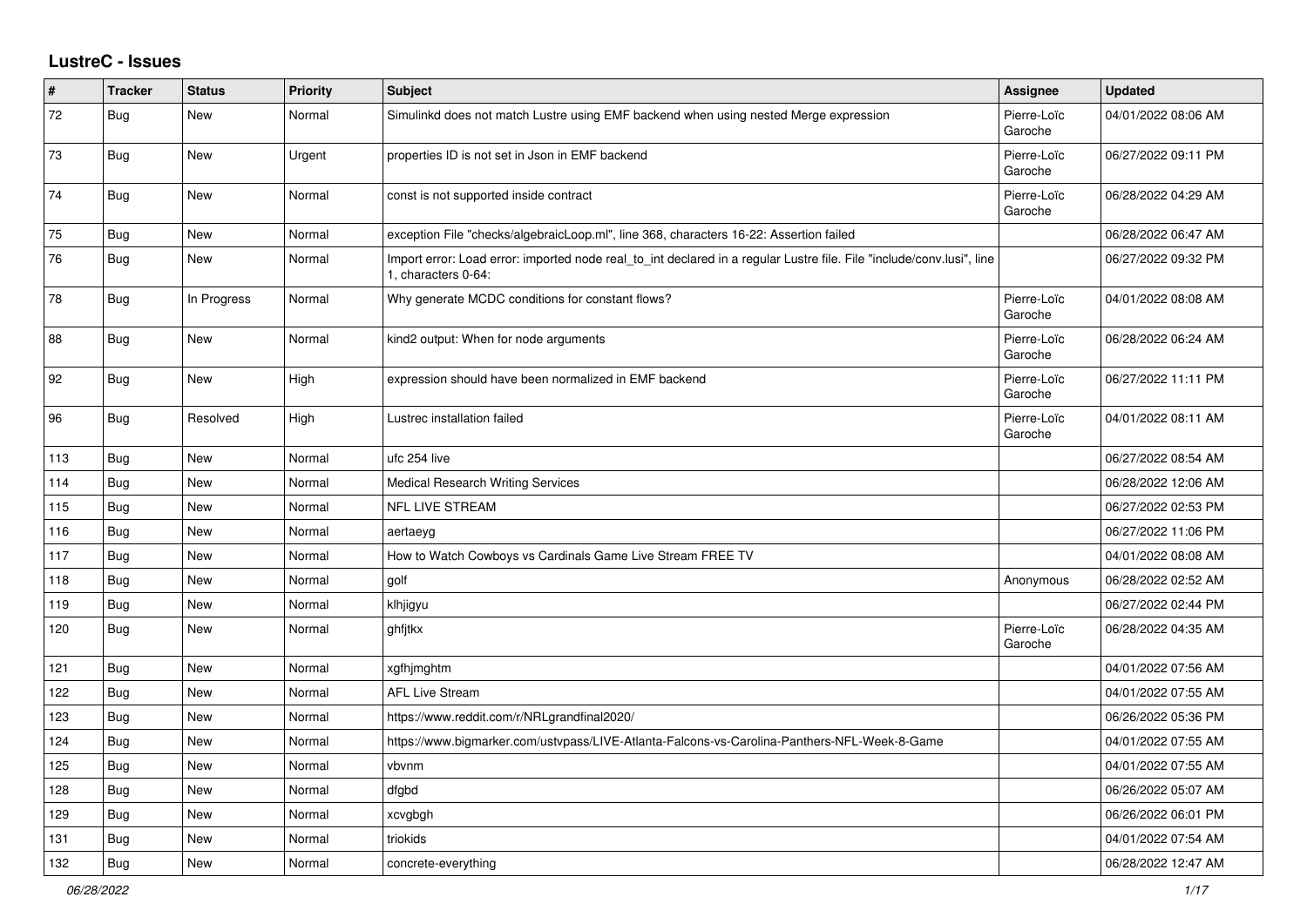| #   | <b>Tracker</b> | <b>Status</b> | <b>Priority</b> | <b>Subject</b>                    | <b>Assignee</b>        | <b>Updated</b>      |
|-----|----------------|---------------|-----------------|-----------------------------------|------------------------|---------------------|
| 133 | <b>Bug</b>     | New           | Normal          | craftlabs                         |                        | 06/27/2022 07:32 PM |
| 134 | <b>Bug</b>     | New           | Normal          | wisegolfers                       |                        | 06/27/2022 01:54 PM |
| 135 | <b>Bug</b>     | New           | Normal          | factspress                        |                        | 04/01/2022 07:52 AM |
| 136 | <b>Bug</b>     | New           | Normal          | snappow                           |                        | 06/28/2022 06:05 AM |
| 137 | <b>Bug</b>     | New           | Normal          | hcbets                            |                        | 04/01/2022 07:52 AM |
| 138 | <b>Bug</b>     | New           | Normal          | own-sweethome                     |                        | 06/27/2022 08:22 PM |
| 139 | <b>Bug</b>     | <b>New</b>    | Normal          | relseo                            |                        | 06/28/2022 02:17 AM |
| 140 | Bug            | New           | Normal          | sugarbalanceusa                   |                        | 06/28/2022 12:05 AM |
| 143 | <b>Bug</b>     | New           | Normal          | Bob lace front wigs               |                        | 06/28/2022 06:44 AM |
| 144 | <b>Bug</b>     | New           | Normal          | curly bob lace front wigs         |                        | 06/26/2022 01:44 PM |
| 145 | <b>Bug</b>     | New           | Normal          | abdulbaissagar                    |                        | 06/28/2022 05:41 AM |
| 146 | Bug            | New           | Normal          | bayabais                          |                        | 06/28/2022 04:26 AM |
| 147 | <b>Bug</b>     | New           | Normal          | xzxgfufi                          |                        | 04/01/2022 07:54 AM |
| 148 | <b>Bug</b>     | <b>New</b>    | Normal          | zxZdfg                            |                        | 04/01/2022 08:01 AM |
| 149 | <b>Bug</b>     | New           | Normal          | dftgy                             |                        | 06/27/2022 01:11 AM |
| 150 | <b>Bug</b>     | New           | Normal          | dfgh                              |                        | 06/27/2022 05:59 PM |
| 152 | <b>Bug</b>     | New           | High            | professional bridal makeup artist | Christophe<br>Garion   | 06/26/2022 05:44 PM |
| 153 | <b>Bug</b>     | New           | Normal          | urgent loan online                | Christophe<br>Garion   | 06/28/2022 12:49 AM |
| 154 | <b>Bug</b>     | New           | Normal          | fdgyyrut gyrtrw                   |                        | 06/27/2022 01:21 AM |
| 155 | <b>Bug</b>     | New           | Normal          | Cant access my cash app account   | Pierre-Loïc<br>Garoche | 06/27/2022 09:11 PM |
| 156 | Bug            | New           | Normal          | Access old cash app account       |                        | 04/01/2022 08:00 AM |
| 157 | <b>Bug</b>     | New           | Normal          | Forget cash app pin               |                        | 06/27/2022 11:41 PM |
| 158 | <b>Bug</b>     | New           | Normal          | dfghj zcvgh                       |                        | 06/27/2022 07:28 AM |
| 159 | <b>Bug</b>     | New           | Normal          | xfguih njgkh                      |                        | 06/26/2022 11:38 PM |
| 160 | <b>Bug</b>     | <b>New</b>    | Normal          | rtyuiv wbhyu                      |                        | 04/01/2022 07:56 AM |
| 161 | <b>Bug</b>     | New           | Normal          | dfdrtyuio                         |                        | 06/27/2022 07:21 PM |
| 162 | Bug            | New           | Normal          | gfyuik9                           | Hamza<br>Bourbouh      | 04/01/2022 08:01 AM |
| 163 | <b>Bug</b>     | New           | Normal          | jknjopl[                          |                        | 04/01/2022 07:58 AM |
| 164 | <b>Bug</b>     | New           | Normal          | dfgbd                             |                        | 06/27/2022 10:23 AM |
| 165 | <b>Bug</b>     | New           | Normal          | dfgbd                             |                        | 04/01/2022 07:57 AM |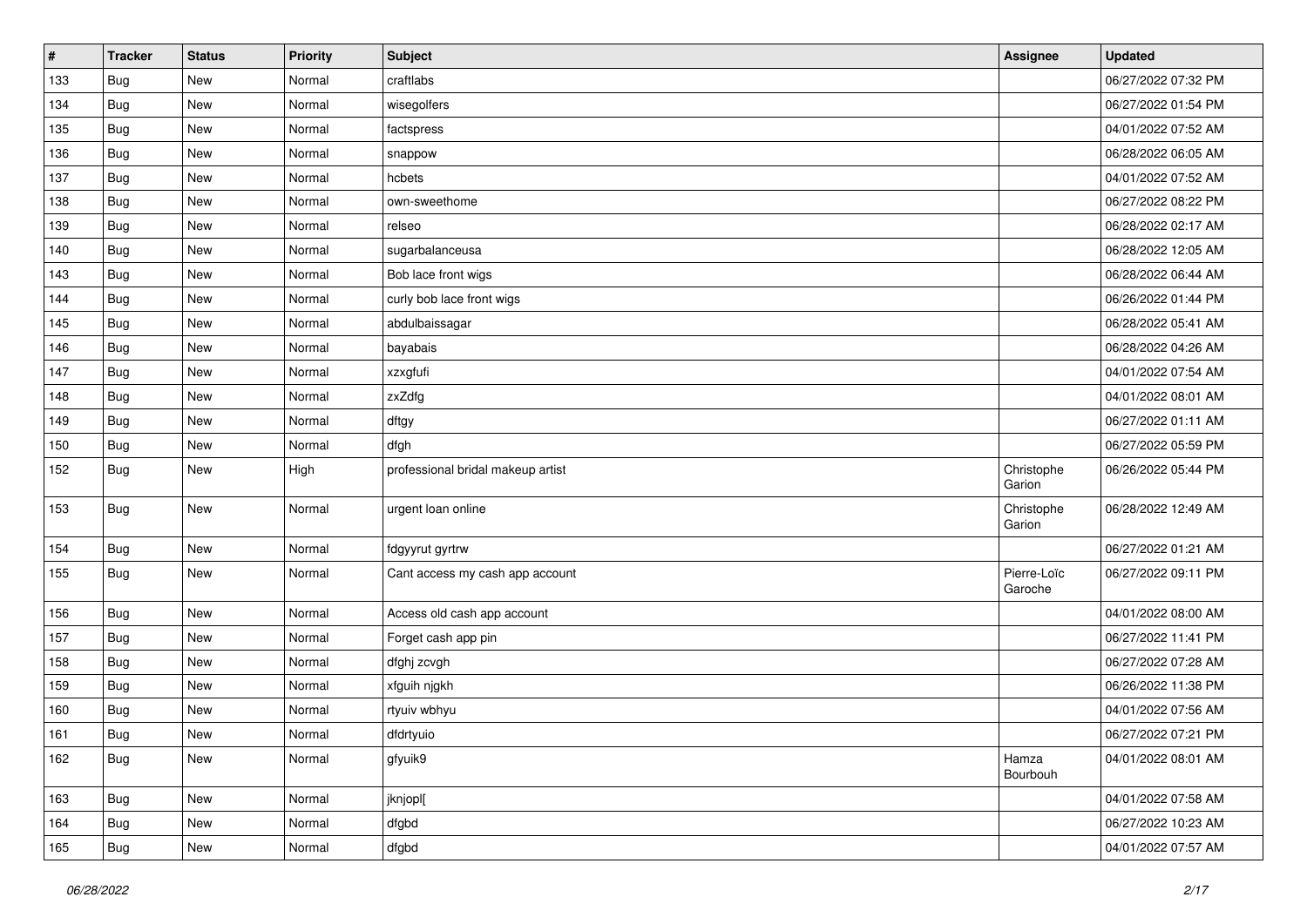| #   | <b>Tracker</b> | <b>Status</b> | <b>Priority</b> | <b>Subject</b>                                            | Assignee               | <b>Updated</b>      |
|-----|----------------|---------------|-----------------|-----------------------------------------------------------|------------------------|---------------------|
| 166 | Bug            | New           | Normal          | dfgbd                                                     |                        | 04/01/2022 07:57 AM |
| 167 | <b>Bug</b>     | <b>New</b>    | Normal          | instant loan without documents                            | Anonymous              | 06/27/2022 02:27 AM |
| 168 | <b>Bug</b>     | New           | Normal          | UFC 256 Live Stream Online                                |                        | 06/28/2022 06:24 AM |
| 169 | <b>Bug</b>     | New           | Normal          | CV Maker - UAE CV Writing Agency                          |                        | 06/28/2022 05:01 AM |
| 176 | <b>Bug</b>     | <b>New</b>    | Normal          | instant loan without documents                            |                        | 06/18/2022 01:43 PM |
| 178 | <b>Bug</b>     | New           | Normal          | transparent lace wigs                                     |                        | 06/27/2022 11:04 PM |
| 179 | <b>Bug</b>     | <b>New</b>    | Normal          | body wave                                                 |                        | 04/01/2022 08:41 AM |
| 181 | <b>Bug</b>     | New           | Normal          | <b>Healthcare Custom Writing Services</b>                 |                        | 06/28/2022 02:50 AM |
| 182 | Bug            | New           | Normal          | <b>Healthcare Custom Writing Services</b>                 |                        | 06/27/2022 11:00 PM |
| 183 | <b>Bug</b>     | <b>New</b>    | Normal          | Nursing Assignment Help Online                            |                        | 06/28/2022 05:51 AM |
| 184 | Bug            | New           | Normal          | Affordable Business Writing Services                      |                        | 06/27/2022 01:09 PM |
| 185 | <b>Bug</b>     | <b>New</b>    | Normal          | Non-Plagiarized Research Writing                          |                        | 06/28/2022 02:56 AM |
| 187 | Bug            | New           | Normal          | High Quality Replic 350 V2 Carbon                         |                        | 04/01/2022 08:40 AM |
| 188 | <b>Bug</b>     | New           | Normal          | Why are university students buying assignments online?    | Pierre-Loïc<br>Garoche | 06/27/2022 11:45 PM |
| 189 | <b>Bug</b>     | <b>New</b>    | Normal          | <b>College Biology Writing Services</b>                   |                        | 06/26/2022 12:50 PM |
| 190 | <b>Bug</b>     | New           | Normal          | All About Cash App Transfer Fail Problems                 |                        | 06/28/2022 03:30 AM |
| 191 | <b>Bug</b>     | <b>New</b>    | Normal          | <b>B2B Branding</b>                                       |                        | 06/13/2022 12:50 AM |
| 192 | <b>Bug</b>     | <b>New</b>    | Normal          | The code Caffe                                            |                        | 05/09/2022 10:16 AM |
| 193 | <b>Bug</b>     | <b>New</b>    | Normal          | 18% Discount on Homeopathic medicines                     |                        | 06/28/2022 03:38 AM |
| 194 | Bug            | New           | Normal          | lace closure wigs                                         |                        | 06/28/2022 06:46 AM |
| 195 | Bug            | New           | Normal          | homoeobazaar                                              |                        | 04/01/2022 08:23 AM |
| 196 | <b>Bug</b>     | <b>New</b>    | Normal          | Homoeobazaar For Homeopathy Medicines                     |                        | 06/27/2022 02:18 PM |
| 197 | Bug            | New           | Normal          | SBL JABORANDI PLUS HAIR OIL - COMPLETE SCALP CARE (100ML) |                        | 06/28/2022 03:43 AM |
| 198 | <b>Bug</b>     | <b>New</b>    | Normal          | DR. RECKEWEG R42 (HAEMOVENIN) (22ML)                      |                        | 06/26/2022 05:31 AM |
| 199 | Bug            | New           | Normal          | SBL CLEARSTONE DROPS (30ML)                               |                        | 04/01/2022 08:23 AM |
| 200 | <b>Bug</b>     | New           | Normal          | uiopi[o                                                   |                        | 06/28/2022 12:33 AM |
| 201 | <b>Bug</b>     | New           | Normal          | closure wig                                               |                        | 06/26/2022 07:50 PM |
| 202 | <b>Bug</b>     | New           | Normal          | blonde wig                                                |                        | 06/27/2022 06:27 PM |
| 203 | Bug            | New           | Low             | Airport Taxi Guildford                                    | Anonymous              | 06/26/2022 06:03 PM |
| 205 | <b>Bug</b>     | New           | Low             | Mens Designer Glasses                                     |                        | 06/28/2022 04:11 AM |
| 206 | <b>Bug</b>     | New           | Low             | <b>Cheap Electric Bikes</b>                               |                        | 06/26/2022 07:00 PM |
| 208 | <b>Bug</b>     | New           | Normal          | Why Cash app won't let me send money if scammed?          |                        | 04/01/2022 08:54 AM |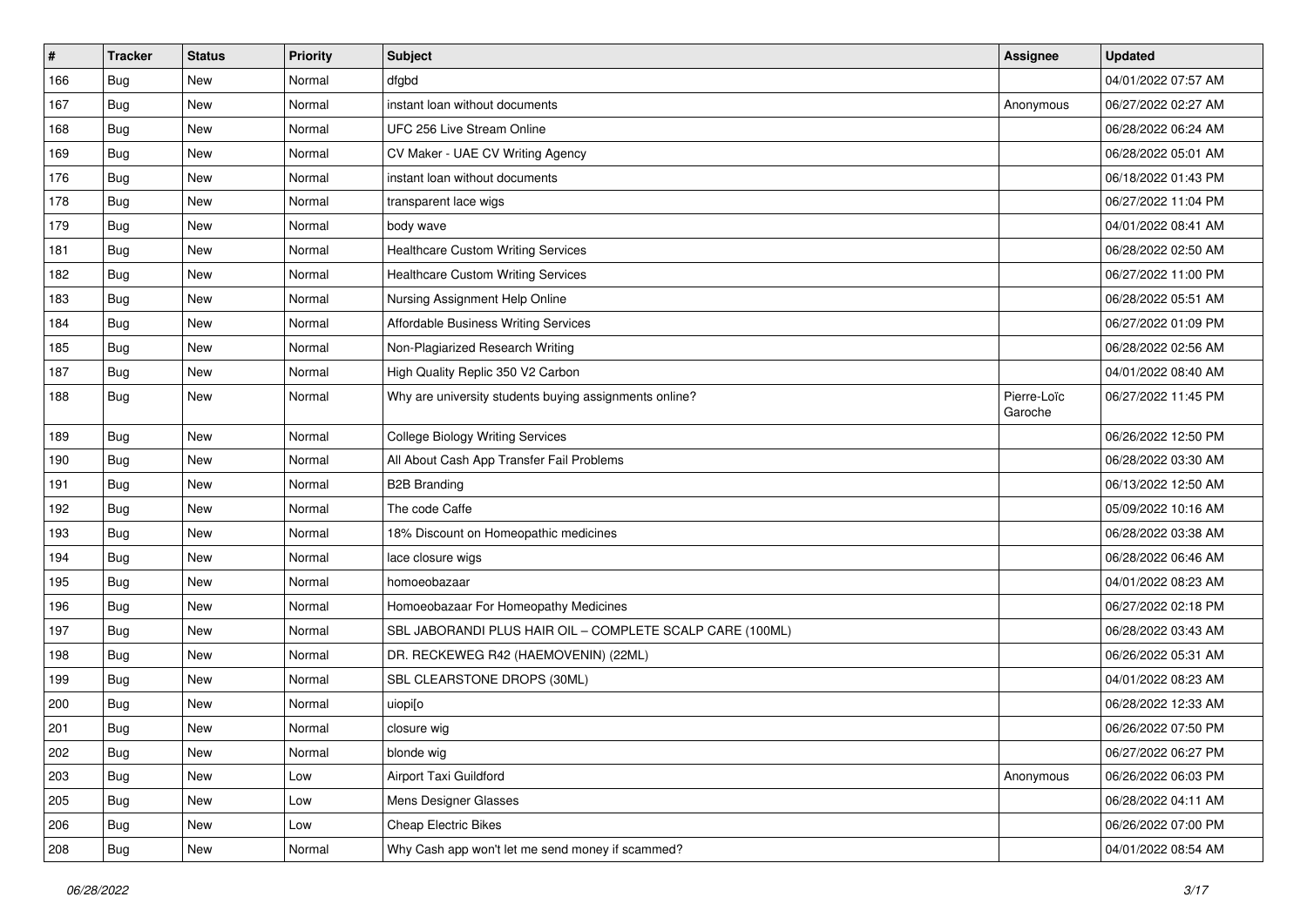| $\sharp$ | Tracker    | <b>Status</b> | <b>Priority</b> | <b>Subject</b>                                                                                                  | <b>Assignee</b>        | <b>Updated</b>      |
|----------|------------|---------------|-----------------|-----------------------------------------------------------------------------------------------------------------|------------------------|---------------------|
| 209      | <b>Bug</b> | New           | Normal          | Neglect to access old Cash App account considering message notice issue? Contact help.                          |                        | 06/27/2022 08:49 PM |
| 210      | <b>Bug</b> | New           | Normal          | Issue with check symbol in Cash App? Dial assist number with calling Cash App customer service phone<br>number. |                        | 06/27/2022 07:16 PM |
| 211      | <b>Bug</b> | <b>New</b>    | Normal          | Problem in Cash App rebate? Call Cash App customer service number for help.                                     |                        | 06/27/2022 09:05 PM |
| 213      | Bug        | New           | Normal          | fix HP Notebook Missing Operating System Error Message                                                          |                        | 04/01/2022 08:53 AM |
| 215      | <b>Bug</b> | New           | Normal          | How For Top Level Cell Phone For You                                                                            |                        | 06/27/2022 09:19 PM |
| 217      | <b>Bug</b> | New           | Normal          | How this service matter most?                                                                                   |                        | 06/27/2022 06:48 PM |
| 218      | Bug        | New           | Normal          | Popular Educational trends                                                                                      |                        | 06/28/2022 06:47 AM |
| 219      | <b>Bug</b> | New           | Normal          | Free Ringtones for Cell Phones.                                                                                 |                        | 06/28/2022 05:34 AM |
| 221      | Bug        | New           | Normal          | The Best APk                                                                                                    |                        | 04/01/2022 08:49 AM |
| 222      | <b>Bug</b> | New           | Normal          | Social Profile links                                                                                            |                        | 06/27/2022 01:15 PM |
| 223      | Bug        | New           | Normal          | WhatsApp Plus: Download, Update and Themes                                                                      |                        | 06/03/2022 08:07 PM |
| 225      | <b>Bug</b> | New           | Normal          | instant personal loan                                                                                           |                        | 06/27/2022 02:20 PM |
| 226      | <b>Bug</b> | New           | Normal          | How to find reliable service reviews                                                                            | Anonymous              | 04/01/2022 08:46 AM |
| 227      | <b>Bug</b> | <b>New</b>    | Normal          | Cash App Help & Solutions - Here You Will Get Better Assistance                                                 |                        | 06/25/2022 11:21 PM |
| 228      | Bug        | New           | Normal          | Why Does Cash App Transaction Failed? - Here Is the Answer                                                      |                        | 06/28/2022 02:50 AM |
| 230      | <b>Bug</b> | New           | Normal          | Add Money To Cash App Card - Auto Cash Apps                                                                     |                        | 06/28/2022 04:43 AM |
| 231      | <b>Bug</b> | New           | Normal          | Is the ringtone download difficult or not?                                                                      | Pierre-Loïc<br>Garoche | 06/28/2022 04:48 AM |
| 232      | <b>Bug</b> | <b>New</b>    | Normal          | FM whatsapp messaging app.                                                                                      |                        | 06/27/2022 10:04 AM |
| 233      | <b>Bug</b> | <b>New</b>    | Normal          | Anauthorsway.com: My User Experience                                                                            |                        | 06/27/2022 12:02 PM |
| 234      | <b>Bug</b> | New           | Normal          | My Personal Experience With the College Writing Services                                                        |                        | 06/28/2022 02:10 AM |
| 235      | <b>Bug</b> | <b>New</b>    | Low             | HP Printer Assistant Software   Download & Install HP Assistant                                                 |                        | 06/27/2022 10:48 AM |
| 236      | <b>Bug</b> | New           | Normal          | HP Printer Assistant Software   Download & Install HP Assistant                                                 |                        | 04/01/2022 08:16 AM |
| 238      | <b>Bug</b> | New           | Low             | HP Printer Assistant Software   Download & Install HP Assistant                                                 |                        | 04/01/2022 08:16 AM |
| 239      | <b>Bug</b> | <b>New</b>    | Normal          | Algunas características más de Choices MOD APK                                                                  |                        | 06/25/2022 10:05 AM |
| 244      | <b>Bug</b> | New           | Normal          | Quels sont les avantages des stations de radio en ligne.                                                        |                        | 06/28/2022 04:37 AM |
| 245      | <b>Bug</b> | <b>New</b>    | Normal          | Write My Essay For Me Cheap                                                                                     |                        | 06/27/2022 11:15 AM |
| 246      | <b>Bug</b> | New           | Normal          | The Beast App                                                                                                   |                        | 06/28/2022 07:07 AM |
| 247      | <b>Bug</b> | New           | Normal          | best 4 Channel Amp                                                                                              |                        | 06/26/2022 02:47 PM |
| 248      | <b>Bug</b> | New           | Normal          | Mobile ringtones and attractiveness ringtones                                                                   |                        | 06/27/2022 05:51 PM |
| 249      | <b>Bug</b> | New           | Normal          | Steps to Activate Cash App Card in Less then 2 Minutes - Get Information                                        | Pierre-Loïc<br>Garoche | 06/21/2022 07:52 PM |
| 250      | <b>Bug</b> | New           | Normal          | Reviews of phone ringtones                                                                                      |                        | 06/27/2022 07:29 AM |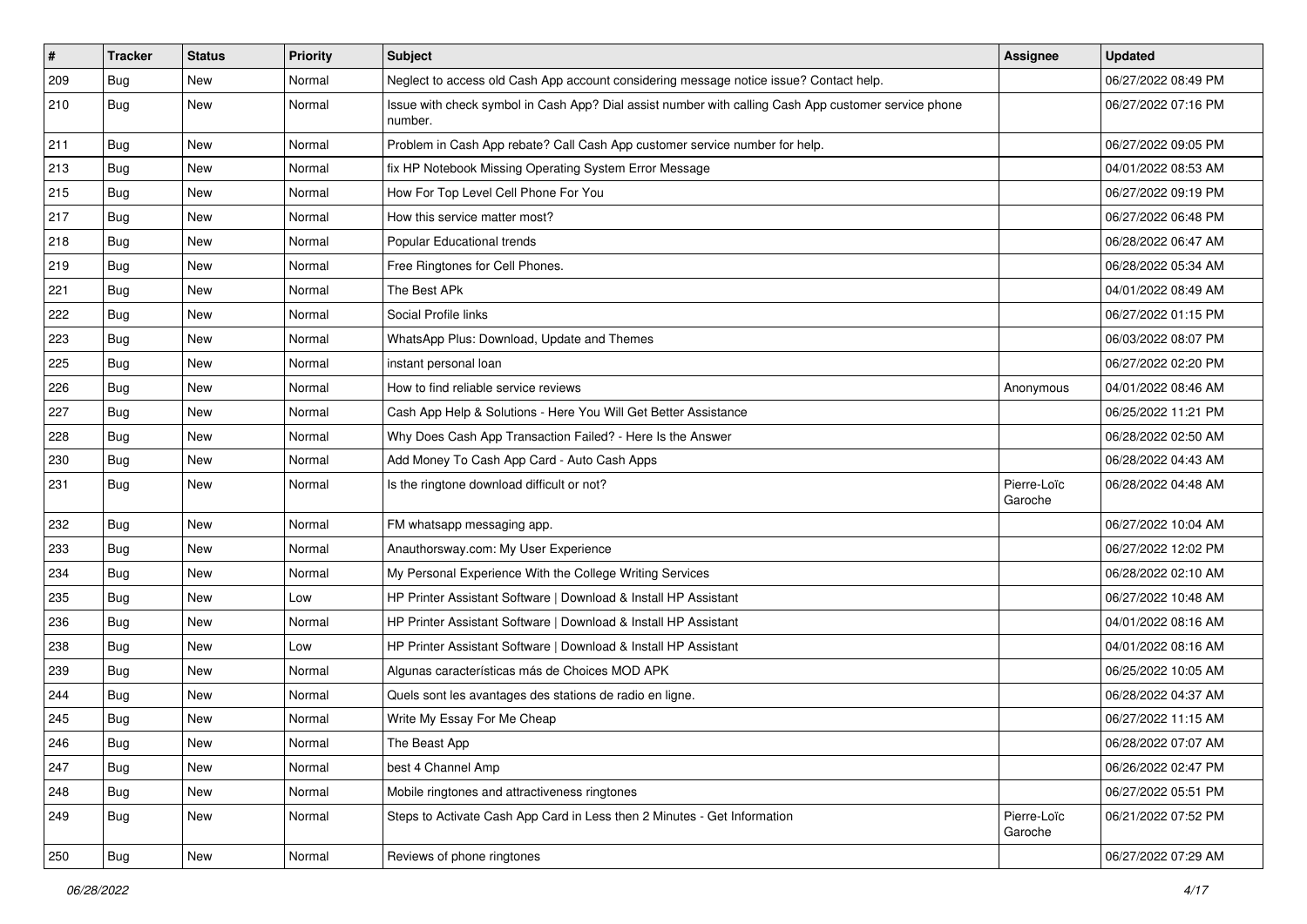| $\sharp$ | <b>Tracker</b> | <b>Status</b> | <b>Priority</b> | <b>Subject</b>                                                      | <b>Assignee</b>        | <b>Updated</b>      |
|----------|----------------|---------------|-----------------|---------------------------------------------------------------------|------------------------|---------------------|
| 251      | <b>Bug</b>     | New           | Normal          | All About Cash App Transfer Fail Problems                           | Pierre-Loïc<br>Garoche | 06/27/2022 10:19 PM |
| 252      | <b>Bug</b>     | New           | Normal          | Samsung U600 - Is Essential Business And Personal Phone             |                        | 04/04/2022 04:45 AM |
| 253      | <b>Bug</b>     | New           | Normal          | Florence Lawrence                                                   |                        | 06/28/2022 01:31 AM |
| 256      | <b>Bug</b>     | <b>New</b>    | Normal          | <b>Fake Travis Scott Shoes</b>                                      |                        | 04/01/2022 08:12 AM |
| 257      | <b>Bug</b>     | <b>New</b>    | Normal          | Best latte machines                                                 |                        | 06/28/2022 04:26 AM |
| 258      | <b>Bug</b>     | New           | Normal          | Fake Nike Dunk High AMBUSH Deep Royal                               |                        | 06/27/2022 08:50 PM |
| 259      | <b>Bug</b>     | New           | Normal          | call center services                                                |                        | 06/26/2022 01:30 AM |
| 260      | <b>Bug</b>     | New           | Normal          | Web Design Services Near Me                                         |                        | 06/26/2022 11:55 AM |
| 261      | <b>Bug</b>     | <b>New</b>    | Normal          | Ringtone Downloads - Easy Ways Come Up With Your Own Ringtones      |                        | 06/28/2022 02:12 AM |
| 262      | <b>Bug</b>     | New           | Normal          | It this true to dealing Wuth                                        |                        | 06/27/2022 08:39 AM |
| 264      | <b>Bug</b>     | New           | Normal          | We Buy Your Unwanted Car                                            | Corentin<br>Lauverjat  | 06/28/2022 12:43 AM |
| 265      | <b>Bug</b>     | <b>New</b>    | Normal          | 3 Faq's On Downloading To Your Apple Ipod                           |                        | 06/28/2022 05:56 AM |
| 267      | <b>Bug</b>     | New           | Normal          | How To Use Internet Radio Services To Listen To Your Favorite Songs |                        | 06/28/2022 04:04 AM |
| 268      | <b>Bug</b>     | New           | Normal          | Fashionj                                                            |                        | 04/01/2022 08:20 AM |
| 269      | <b>Bug</b>     | New           | Normal          | Is there such a site for app design?                                | Anonymous              | 06/28/2022 12:43 AM |
| 270      | <b>Bug</b>     | New           | Normal          | Logo Mansion                                                        | Christophe<br>Garion   | 04/01/2022 08:20 AM |
| 273      | <b>Bug</b>     | <b>New</b>    | High            | assignment help online                                              |                        | 04/01/2022 08:17 AM |
| 274      | <b>Bug</b>     | New           | Normal          | How AI is transforming coupon marketing campaigns?                  | Anonymous              | 06/27/2022 01:54 PM |
| 275      | Bug            | New           | Normal          | Activate Cash App Card With Or Without QR - Step By Step Guide      | Pierre-Loïc<br>Garoche | 06/28/2022 03:09 AM |
| 278      | <b>Bug</b>     | <b>New</b>    | Normal          | Cash App Help & Solutions - Here You Will Get Better Assistance     |                        | 06/28/2022 05:26 AM |
| 279      | <b>Bug</b>     | New           | High            | What is an essential feature of an internal communications app?     |                        | 06/28/2022 03:52 AM |
| 280      | <b>Bug</b>     | <b>New</b>    | Normal          | Pacific Web Design                                                  |                        | 06/26/2022 08:18 PM |
| 282      | <b>Bug</b>     | New           | Normal          | Activate Cash App Card: Learn Simple Steps & Fix Errors             |                        | 06/27/2022 01:08 PM |
| 283      | <b>Bug</b>     | New           | Normal          | Cash App To PayPal Transfer Money - Check Out The Steps Here        |                        | 04/01/2022 08:17 AM |
| 284      | Bug            | New           | Normal          | All About Cash App Transfer Fail Problems                           |                        | 06/26/2022 03:15 PM |
| 285      | <b>Bug</b>     | New           | Normal          | Have you ever written an essay?                                     |                        | 06/27/2022 08:05 PM |
| 286      | <b>Bug</b>     | New           | Normal          | All About Cash App Transfer Fail Problems                           |                        | 04/01/2022 07:49 AM |
| 287      | <b>Bug</b>     | New           | Normal          | Make shopping easier                                                |                        | 04/01/2022 08:41 AM |
| 288      | <b>Bug</b>     | New           | Normal          | Make shopping easier                                                |                        | 04/01/2022 07:56 AM |
| 289      | <b>Bug</b>     | New           | Normal          | Recover Yahoo Mail Forgotten Password - Explore Kanata Chinese      |                        | 06/28/2022 06:19 AM |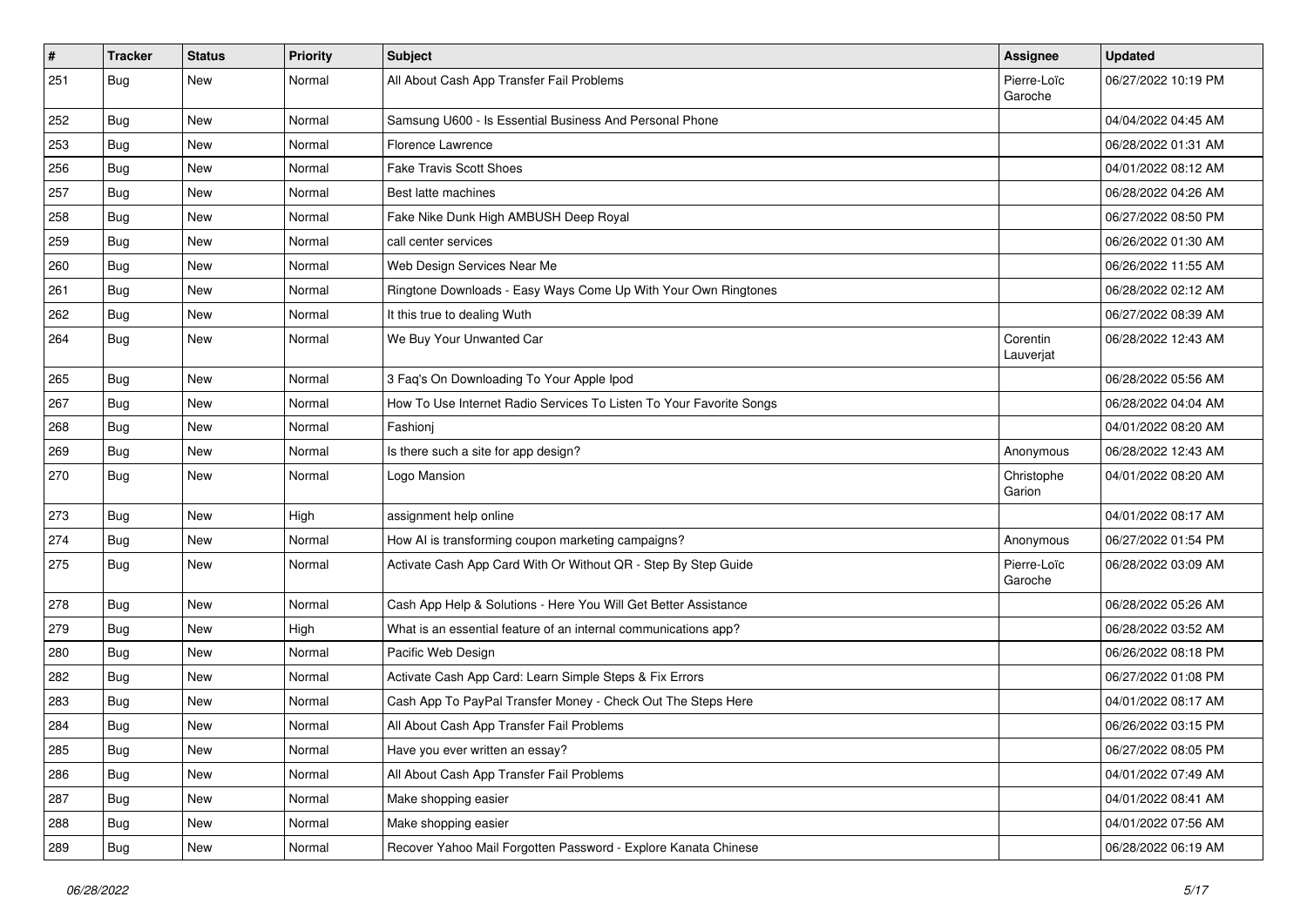| $\sharp$ | <b>Tracker</b> | <b>Status</b> | <b>Priority</b> | <b>Subject</b>                                        | <b>Assignee</b> | <b>Updated</b>      |
|----------|----------------|---------------|-----------------|-------------------------------------------------------|-----------------|---------------------|
| 292      | <b>Bug</b>     | New           | Normal          | Venmo to Cash App Transfer Of Money- Explore Here     |                 | 06/27/2022 03:27 PM |
| 293      | <b>Bug</b>     | New           | Immediate       | <b>CMT Direct Wix</b>                                 | Anonymous       | 04/01/2022 07:21 AM |
| 295      | Bug            | New           | Normal          | Headliner Repair Services in Jonesboro GA             |                 | 04/01/2022 07:21 AM |
| 296      | <b>Bug</b>     | New           | Normal          | Window Tinting Services in Jonesboro GA               |                 | 04/01/2022 07:21 AM |
| 297      | <b>Bug</b>     | New           | Normal          | Auto Lighting Installation Services in Norcross GA    |                 | 04/01/2022 07:21 AM |
| 298      | <b>Bug</b>     | New           | Normal          | Car Stereo Installation Services in Norcross GA       |                 | 04/01/2022 07:20 AM |
| 299      | Bug            | New           | Normal          | Brake Caliper Painting Services in Norcross GA        |                 | 04/01/2022 07:20 AM |
| 300      | Bug            | New           | Normal          | Wheels Powder Coating Services in Norcross GA         |                 | 04/15/2022 01:45 PM |
| 301      | <b>Bug</b>     | New           | Normal          | Vehicle Electronics Services in Norcross GA           |                 | 04/01/2022 07:18 AM |
| 302      | Bug            | New           | Normal          | Auto Electrical Repair Services in Norcross GA        |                 | 06/26/2022 07:49 PM |
| 303      | <b>Bug</b>     | New           | Normal          | Car Wrapping Services in Norcross GA                  |                 | 04/01/2022 07:22 AM |
| 304      | <b>Bug</b>     | New           | Normal          | Keyless Entry Services in Norcross GA                 |                 | 04/01/2022 07:19 AM |
| 305      | Bug            | New           | Normal          | Headliner Repair Services in Norcross GA              |                 | 04/01/2022 07:19 AM |
| 306      | <b>Bug</b>     | New           | Normal          | Window Tinting Services in Norcross GA                |                 | 04/01/2022 07:19 AM |
| 307      | <b>Bug</b>     | New           | Normal          | Carpet Cleaning Services in Virginia Beach VA         |                 | 04/01/2022 07:19 AM |
| 308      | <b>Bug</b>     | New           | Normal          | Carpet Repairing Services in Virginia Beach VA        |                 | 04/01/2022 07:19 AM |
| 309      | <b>Bug</b>     | <b>New</b>    | Normal          | Stain Removal Services in Virginia Beach VA           |                 | 04/01/2022 07:19 AM |
| 310      | <b>Bug</b>     | New           | Normal          | Mattress Cleaning Services in Virginia Beach VA       |                 | 06/26/2022 04:33 AM |
| 311      | <b>Bug</b>     | New           | Normal          | Odor Removal Services in Virginia Beach VA            |                 | 04/01/2022 07:19 AM |
| 312      | <b>Bug</b>     | New           | Normal          | Stain Protection Services in Virginia Beach VA        |                 | 06/28/2022 01:49 AM |
| 313      | <b>Bug</b>     | New           | Normal          | Water Extraction Services in Virginia Beach VA        |                 | 06/23/2022 02:14 AM |
| 314      | <b>Bug</b>     | New           | Normal          | Water Extraction Services in Virginia Beach VA        |                 | 04/01/2022 07:25 AM |
| 315      | <b>Bug</b>     | New           | Normal          | Dissertation help UK                                  |                 | 06/27/2022 05:29 AM |
| 316      | <b>Bug</b>     | New           | Normal          | Finden Sie den besten Klingelton für Ihr Telefon      |                 | 06/24/2022 10:28 PM |
| 317      | <b>Bug</b>     | New           | Normal          | Eco/Green Cleaning Services in Virginia Beach VA      |                 | 06/27/2022 07:03 AM |
| 318      | <b>Bug</b>     | New           | Normal          | Mold Removal Services in Virginia Beach VA            |                 | 04/01/2022 07:27 AM |
| 319      | <b>Bug</b>     | <b>New</b>    | Normal          | Steam Cleaning Services in Virginia Beach VA          |                 | 04/01/2022 07:27 AM |
| 320      | <b>Bug</b>     | New           | Normal          | Emergency Cleaning Services in Virginia Beach VA      |                 | 04/01/2022 07:27 AM |
| 321      | Bug            | New           | Normal          | Tile & Grout Cleaning Services in Virginia Beach VA   |                 | 06/27/2022 10:08 PM |
| 322      | <b>Bug</b>     | New           | Normal          | Rug Cleaning Services in Virginia Beach VA            |                 | 04/01/2022 07:26 AM |
| 323      | <b>Bug</b>     | New           | Normal          | Car Upholstery Cleaning Services in Virginia Beach VA |                 | 04/01/2022 07:26 AM |
| 324      | Bug            | New           | Normal          | Upholstery Cleaning Services in Virginia Beach VA     |                 | 04/01/2022 07:26 AM |
| 325      | <b>Bug</b>     | New           | Normal          | Carpet Cleaning Services in Norfolk VA                |                 | 04/01/2022 07:26 AM |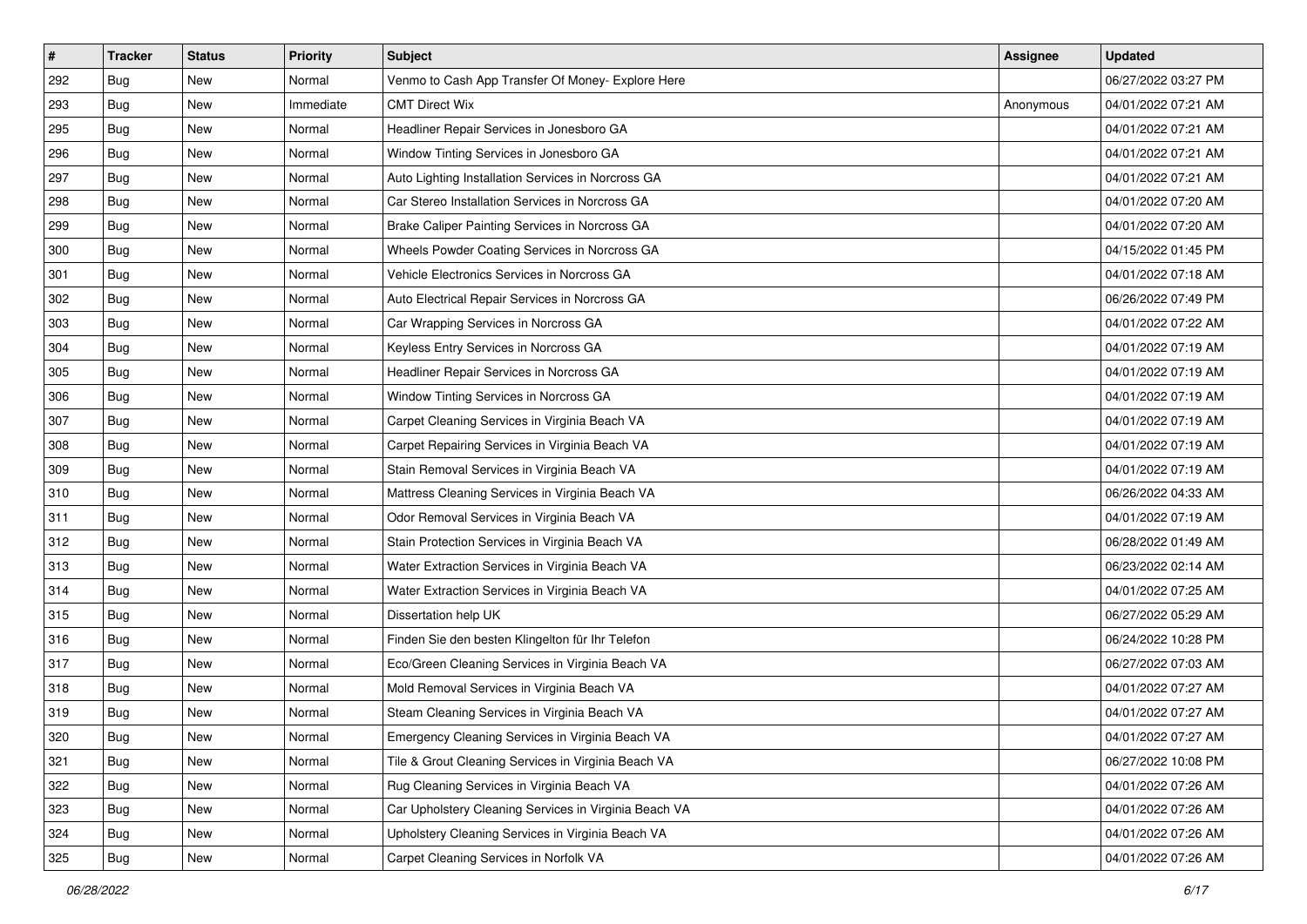| #   | <b>Tracker</b> | <b>Status</b> | <b>Priority</b> | <b>Subject</b>                                    | <b>Assignee</b> | <b>Updated</b>      |
|-----|----------------|---------------|-----------------|---------------------------------------------------|-----------------|---------------------|
| 326 | <b>Bug</b>     | New           | Normal          | Carpet Repairing Services in Norfolk VA           |                 | 04/01/2022 07:26 AM |
| 327 | <b>Bug</b>     | <b>New</b>    | Normal          | Stain Removal Services in Norfolk VA              |                 | 04/01/2022 07:26 AM |
| 328 | <b>Bug</b>     | New           | Normal          | Mattress Cleaning Services in Norfolk VA          |                 | 04/01/2022 07:26 AM |
| 329 | Bug            | New           | Normal          | Odor Removal Services in Norfolk VA               |                 | 04/01/2022 07:22 AM |
| 330 | <b>Bug</b>     | New           | Normal          | Stain Protection Services in Norfolk VA           |                 | 04/01/2022 07:26 AM |
| 331 | <b>Bug</b>     | New           | Normal          | Water Extraction Services in Norfolk VA           |                 | 06/28/2022 06:48 AM |
| 332 | <b>Bug</b>     | <b>New</b>    | Normal          | Eco/Green Cleaning Services in Norfolk VA         |                 | 04/01/2022 07:25 AM |
| 333 | <b>Bug</b>     | New           | Normal          | Mold Removal Services in Norfolk VA               |                 | 06/28/2022 02:56 AM |
| 334 | Bug            | New           | Normal          | Steam Cleaning Services in Norfolk VA             |                 | 04/01/2022 07:25 AM |
| 335 | <b>Bug</b>     | <b>New</b>    | Normal          | Emergency Cleaning Services in Norfolk VA         |                 | 04/01/2022 07:24 AM |
| 336 | <b>Bug</b>     | <b>New</b>    | Normal          | Tile & Grout Cleaning Services in Norfolk VA      |                 | 06/28/2022 04:46 AM |
| 337 | <b>Bug</b>     | New           | Normal          | Rug Cleaning Services in Norfolk VA               |                 | 04/01/2022 07:23 AM |
| 338 | <b>Bug</b>     | New           | Normal          | Car Upholstery Cleaning Services in Norfolk VA    |                 | 04/01/2022 07:23 AM |
| 339 | <b>Bug</b>     | New           | Normal          | Upholstery Cleaning Services in Norfolk VA        |                 | 06/17/2022 04:36 AM |
| 340 | <b>Bug</b>     | New           | Normal          | Carpet Cleaning Services in Chesapeake VA         |                 | 04/01/2022 07:23 AM |
| 341 | <b>Bug</b>     | New           | Normal          | Carpet Repairing Services in Chesapeake VA        |                 | 04/01/2022 07:23 AM |
| 342 | Bug            | New           | Normal          | Stain Removal Services in Chesapeake VA           |                 | 04/01/2022 07:22 AM |
| 343 | <b>Bug</b>     | <b>New</b>    | Normal          | Mattress Cleaning Services in Chesapeake VA       |                 | 04/01/2022 07:16 AM |
| 344 | <b>Bug</b>     | New           | Normal          | Odor Removal Services in Chesapeake VA            |                 | 06/25/2022 12:42 AM |
| 345 | <b>Bug</b>     | <b>New</b>    | Normal          | Stain Protection Services in Chesapeake VA        |                 | 06/28/2022 06:52 AM |
| 346 | <b>Bug</b>     | New           | Normal          | Water Extraction Services in Chesapeake VA        |                 | 04/01/2022 07:15 AM |
| 347 | Bug            | <b>New</b>    | Normal          | Eco/Green Cleaning Services in Chesapeake VA      |                 | 06/28/2022 06:48 AM |
| 348 | <b>Bug</b>     | <b>New</b>    | Normal          | Mold Removal Services in Chesapeake VA            |                 | 06/28/2022 12:53 AM |
| 349 | <b>Bug</b>     | New           | Normal          | Steam Cleaning Services in Chesapeake VA          |                 | 04/01/2022 07:14 AM |
| 350 | <b>Bug</b>     | <b>New</b>    | Normal          | Emergency Cleaning Services in Chesapeake VA      |                 | 04/01/2022 07:14 AM |
| 351 | Bug            | New           | Normal          | Emergency Cleaning Services in Chesapeake VA      |                 | 04/01/2022 07:14 AM |
| 352 | <b>Bug</b>     | New           | Normal          | Tile & Grout Cleaning Services in Chesapeake VA   |                 | 06/27/2022 06:39 PM |
| 353 | <b>Bug</b>     | <b>New</b>    | Normal          | Rug Cleaning Services in Chesapeake VA            |                 | 04/01/2022 07:14 AM |
| 354 | Bug            | New           | Normal          | Car Upholstery Cleaning Services in Chesapeake VA |                 | 04/01/2022 07:14 AM |
| 355 | <b>Bug</b>     | New           | Normal          | Upholstery Cleaning Services in Chesapeake VA     |                 | 04/01/2022 07:14 AM |
| 356 | <b>Bug</b>     | New           | Normal          | Moving Services in Baltimore MD                   |                 | 04/01/2022 07:13 AM |
| 357 | <b>Bug</b>     | New           | Normal          | Furniture Assembly Services in Baltimore MD       |                 | 04/01/2022 07:12 AM |
| 358 | <b>Bug</b>     | New           | Normal          | Office Moving Services in Baltimore MD            |                 | 04/01/2022 07:13 AM |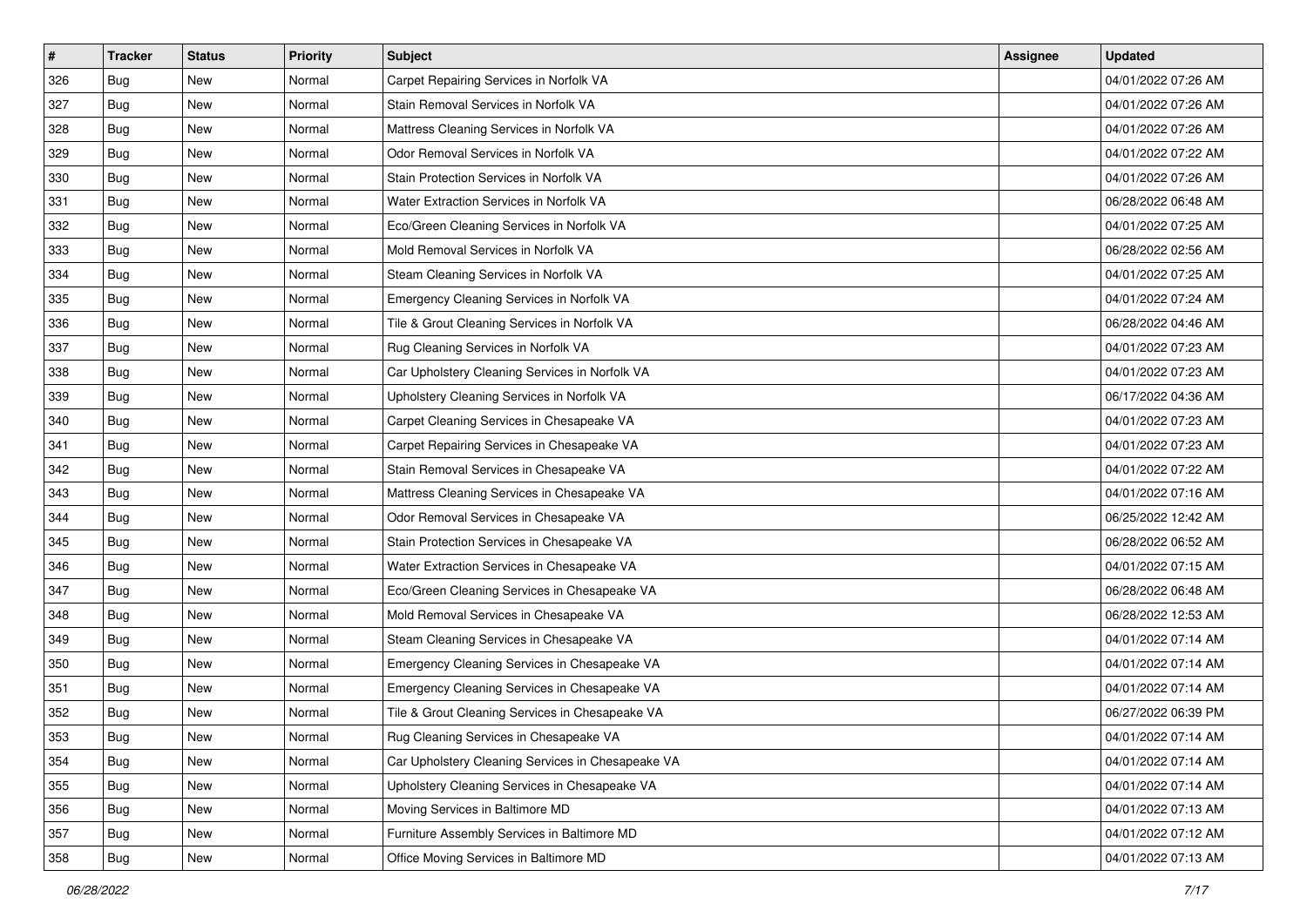| $\#$ | <b>Tracker</b> | <b>Status</b> | <b>Priority</b> | Subject                                            | <b>Assignee</b> | <b>Updated</b>      |
|------|----------------|---------------|-----------------|----------------------------------------------------|-----------------|---------------------|
| 359  | <b>Bug</b>     | New           | Normal          | Local Moving Services in Baltimore MD              |                 | 04/01/2022 07:15 AM |
| 360  | Bug            | New           | Normal          | Auto Transport Services in Baltimore MD            |                 | 04/01/2022 07:13 AM |
| 361  | <b>Bug</b>     | New           | Normal          | Junk Removal Services in Baltimore MD              |                 | 04/01/2022 07:13 AM |
| 362  | Bug            | New           | Normal          | Moving Services in Washington DC                   |                 | 04/01/2022 07:13 AM |
| 363  | <b>Bug</b>     | New           | Normal          | Furniture Assembly Services in Washington DC       |                 | 04/01/2022 07:13 AM |
| 364  | <b>Bug</b>     | New           | Normal          | Office Moving Services in Washington DC            |                 | 04/01/2022 07:13 AM |
| 365  | <b>Bug</b>     | New           | Normal          | Local Moving Services in Washington DC             |                 | 04/01/2022 07:12 AM |
| 366  | <b>Bug</b>     | New           | Normal          | Auto Transport Services in Washington DC           |                 | 04/01/2022 07:12 AM |
| 367  | <b>Bug</b>     | New           | Normal          | Junk Removal Services in Washington DC             |                 | 04/01/2022 07:12 AM |
| 368  | <b>Bug</b>     | New           | Normal          | Moving Services in Arlington County VA             |                 | 04/01/2022 07:12 AM |
| 369  | <b>Bug</b>     | New           | Normal          | Furniture Assembly Services in Arlington County VA |                 | 04/01/2022 07:12 AM |
| 370  | <b>Bug</b>     | New           | Normal          | Office Moving Services in Arlington County VA      |                 | 04/01/2022 07:16 AM |
| 371  | <b>Bug</b>     | New           | Normal          | Local Moving Services in Arlington County VA       |                 | 04/01/2022 07:13 AM |
| 372  | <b>Bug</b>     | New           | Normal          | Auto Transport Services in Arlington County VA     |                 | 06/27/2022 01:42 AM |
| 373  | <b>Bug</b>     | New           | Normal          | Junk Removal Services in Arlington County VA       |                 | 04/01/2022 07:18 AM |
| 374  | <b>Bug</b>     | New           | Normal          | Moving Services in Fairfax VA                      |                 | 04/01/2022 07:18 AM |
| 375  | Bug            | New           | Normal          | Furniture Assembly Services in Fairfax VA          |                 | 04/01/2022 07:18 AM |
| 376  | <b>Bug</b>     | New           | Normal          | Office Moving Services in Fairfax VA               |                 | 04/01/2022 07:17 AM |
| 377  | <b>Bug</b>     | New           | Normal          | Local Moving Services in Fairfax VA                |                 | 04/01/2022 07:17 AM |
| 378  | <b>Bug</b>     | New           | Normal          | Auto Transport Services in Fairfax VA              |                 | 04/01/2022 07:17 AM |
| 379  | <b>Bug</b>     | New           | Normal          | Junk Removal Services in Fairfax VA                |                 | 04/01/2022 07:17 AM |
| 380  | Bug            | New           | Normal          | Moving Services in McLean VA                       |                 | 06/28/2022 06:46 AM |
| 381  | Bug            | New           | Normal          | Furniture Assembly Services in McLean VA           |                 | 04/01/2022 07:17 AM |
| 382  | <b>Bug</b>     | New           | Normal          | Office Moving Services in McLean VA                |                 | 04/01/2022 07:17 AM |
| 383  | <b>Bug</b>     | New           | Normal          | Local Moving Services in McLean VA                 |                 | 04/01/2022 07:17 AM |
| 384  | <b>Bug</b>     | New           | Normal          | Auto Transport Services in McLean VA               |                 | 04/01/2022 07:17 AM |
| 385  | <b>Bug</b>     | New           | Normal          | Junk Removal Services in McLean VA                 |                 | 04/01/2022 07:15 AM |
| 386  | <b>Bug</b>     | New           | Normal          | Moving Services in Sterling VA                     |                 | 04/01/2022 07:16 AM |
| 387  | <b>Bug</b>     | New           | Normal          | Furniture Assembly Services in Sterling VA         |                 | 04/01/2022 07:18 AM |
| 388  | Bug            | New           | Normal          | Office Moving Services in Sterling VA              |                 | 04/01/2022 07:16 AM |
| 389  | <b>Bug</b>     | New           | Normal          | Local Moving Services in Sterling VA               |                 | 04/01/2022 07:16 AM |
| 390  | <b>Bug</b>     | New           | Normal          | Auto Transport Services in Sterling VA             |                 | 04/01/2022 07:16 AM |
| 391  | <b>Bug</b>     | New           | Normal          | Junk Removal Services in Sterling VA               |                 | 04/01/2022 07:16 AM |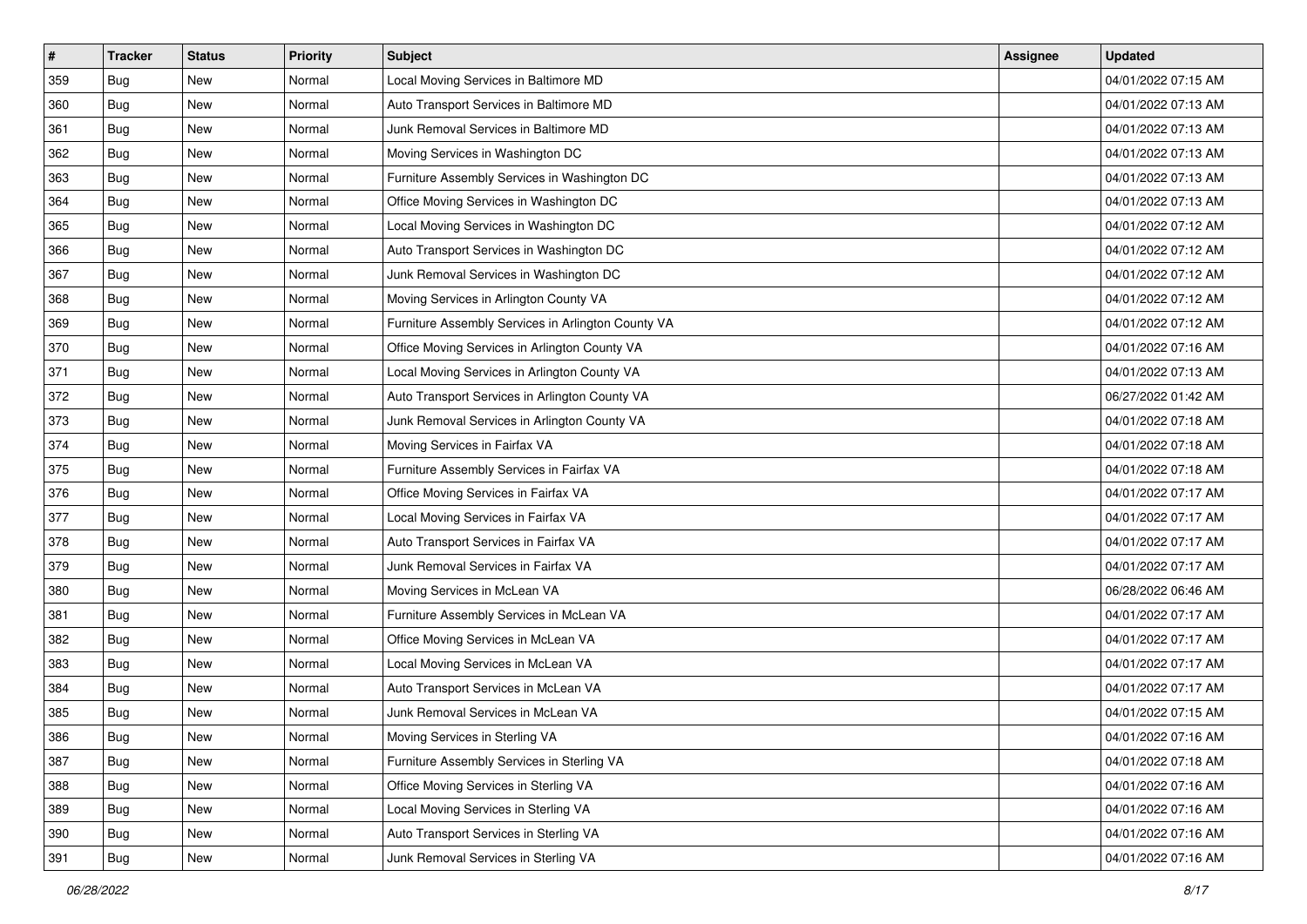| #   | <b>Tracker</b> | <b>Status</b> | <b>Priority</b> | <b>Subject</b>                                 | Assignee | <b>Updated</b>      |
|-----|----------------|---------------|-----------------|------------------------------------------------|----------|---------------------|
| 392 | <b>Bug</b>     | New           | Normal          | Moving Services in Annapolis MD                |          | 04/01/2022 07:16 AM |
| 393 | <b>Bug</b>     | <b>New</b>    | Normal          | Furniture Assembly Services in Annapolis MD    |          | 04/01/2022 07:16 AM |
| 394 | <b>Bug</b>     | New           | Normal          | Office Moving Services in Annapolis MD         |          | 04/01/2022 07:15 AM |
| 395 | Bug            | New           | Normal          | Local Moving Services in Annapolis MD          |          | 04/01/2022 07:15 AM |
| 396 | <b>Bug</b>     | New           | Normal          | Auto Transport Services in Annapolis MD        |          | 04/01/2022 07:15 AM |
| 397 | <b>Bug</b>     | New           | Normal          | Junk Removal Services in Annapolis MD          |          | 04/01/2022 07:15 AM |
| 398 | <b>Bug</b>     | <b>New</b>    | Normal          | Moving Services in Potomac MD                  |          | 04/01/2022 07:32 AM |
| 399 | <b>Bug</b>     | New           | Normal          | Furniture Assembly Services in Potomac MD      |          | 04/01/2022 07:15 AM |
| 400 | Bug            | New           | Normal          | Office Moving Services in Potomac MD           |          | 06/27/2022 12:57 PM |
| 401 | <b>Bug</b>     | <b>New</b>    | Normal          | Local Moving Services in Potomac MD            |          | 04/01/2022 07:48 AM |
| 402 | <b>Bug</b>     | New           | Normal          | Auto Transport Services in Potomac MD          |          | 04/01/2022 07:47 AM |
| 403 | Bug            | New           | Normal          | Junk Removal Services in Potomac MD            |          | 04/01/2022 07:47 AM |
| 404 | <b>Bug</b>     | New           | Normal          | Moving Services in Gaithersburg MD             |          | 04/01/2022 07:47 AM |
| 405 | <b>Bug</b>     | New           | Normal          | Furniture Assembly Services in Gaithersburg MD |          | 04/01/2022 07:47 AM |
| 406 | <b>Bug</b>     | New           | Normal          | Office Moving Services in Gaithersburg MD      |          | 04/01/2022 07:47 AM |
| 407 | <b>Bug</b>     | New           | Normal          | Upholstery Cleaning Boston MA                  |          | 04/01/2022 07:47 AM |
| 408 | Bug            | New           | Normal          | Carpet Cleaning Boston MA                      |          | 04/01/2022 07:47 AM |
| 409 | <b>Bug</b>     | New           | Normal          | Floor Stripping Boston MA                      |          | 04/01/2022 07:47 AM |
| 410 | <b>Bug</b>     | New           | Normal          | Floor Waxing Boston MA                         |          | 04/01/2022 07:47 AM |
| 411 | <b>Bug</b>     | <b>New</b>    | Normal          | Floor Cleaning Boston MA                       |          | 04/01/2022 07:47 AM |
| 412 | <b>Bug</b>     | New           | Normal          | Germs Removal Boston MA                        |          | 04/01/2022 07:47 AM |
| 413 | Bug            | New           | Normal          | Commercial Floor Cleaning Boston MA            |          | 04/01/2022 07:45 AM |
| 414 | <b>Bug</b>     | <b>New</b>    | Normal          | Residential Floor Cleaning Boston MA           |          | 04/01/2022 07:46 AM |
| 415 | <b>Bug</b>     | New           | Normal          | Upholstery Cleaning Somerville MA              |          | 04/01/2022 07:48 AM |
| 416 | <b>Bug</b>     | New           | Normal          | Carpet Cleaning Somerville MA                  |          | 04/01/2022 07:46 AM |
| 417 | Bug            | New           | Normal          | Floor Stripping Somerville MA                  |          | 04/01/2022 07:46 AM |
| 418 | Bug            | New           | Normal          | Floor Waxing Somerville MA                     |          | 04/01/2022 07:46 AM |
| 419 | <b>Bug</b>     | <b>New</b>    | Normal          | Floor Cleaning Somerville MA                   |          | 04/01/2022 07:46 AM |
| 420 | <b>Bug</b>     | New           | Normal          | Germs Removal Somerville MA                    |          | 04/01/2022 07:46 AM |
| 421 | <b>Bug</b>     | New           | Normal          | Commercial Floor Cleaning Somerville MA        |          | 04/01/2022 07:46 AM |
| 422 | <b>Bug</b>     | New           | Normal          | Residential Floor Cleaning Somerville MA       |          | 04/01/2022 07:46 AM |
| 423 | <b>Bug</b>     | New           | Normal          | Upholstery Cleaning Brookline MA               |          | 04/01/2022 07:46 AM |
| 424 | <b>Bug</b>     | New           | Normal          | Carpet Cleaning Brookline MA                   |          | 04/01/2022 07:45 AM |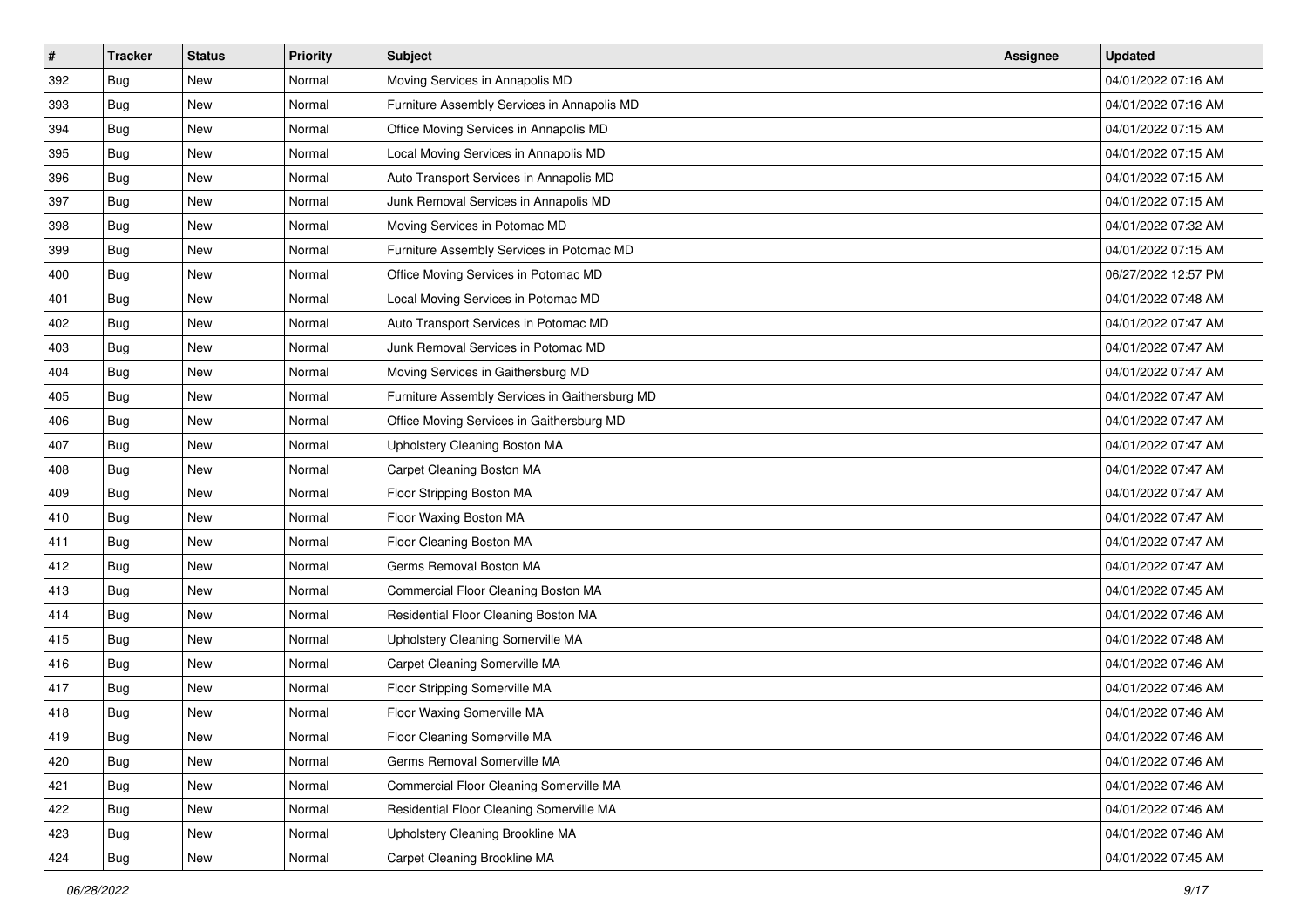| #   | <b>Tracker</b> | <b>Status</b> | <b>Priority</b> | <b>Subject</b>                          | Assignee | <b>Updated</b>      |
|-----|----------------|---------------|-----------------|-----------------------------------------|----------|---------------------|
| 425 | <b>Bug</b>     | New           | Normal          | Floor Stripping Brookline MA            |          | 04/01/2022 07:45 AM |
| 426 | <b>Bug</b>     | <b>New</b>    | Normal          | Floor Waxing Brookline MA               |          | 04/01/2022 07:49 AM |
| 427 | <b>Bug</b>     | New           | Normal          | Floor Cleaning Brookline MA             |          | 04/01/2022 07:46 AM |
| 428 | Bug            | New           | Normal          | Germs Removal Brookline MA              |          | 04/01/2022 07:47 AM |
| 429 | <b>Bug</b>     | <b>New</b>    | Normal          | Germs Removal Brookline MA              |          | 04/01/2022 07:51 AM |
| 430 | <b>Bug</b>     | New           | Normal          | Commercial Floor Cleaning Brookline MA  |          | 04/01/2022 07:50 AM |
| 431 | <b>Bug</b>     | New           | Normal          | Residential Floor Cleaning Brookline MA |          | 04/01/2022 07:50 AM |
| 432 | <b>Bug</b>     | New           | Normal          | Upholstery Cleaning Newton MA           |          | 04/01/2022 07:50 AM |
| 433 | Bug            | New           | Normal          | Carpet Cleaning Newton MA               |          | 04/01/2022 07:50 AM |
| 434 | <b>Bug</b>     | <b>New</b>    | Normal          | Floor Stripping Newton MA               |          | 04/01/2022 07:50 AM |
| 435 | <b>Bug</b>     | New           | Normal          | Floor Waxing Newton MA                  |          | 04/01/2022 07:50 AM |
| 436 | <b>Bug</b>     | New           | Normal          | Floor Cleaning Newton MA                |          | 04/01/2022 07:50 AM |
| 437 | <b>Bug</b>     | New           | Normal          | Germs Removal Newton MA                 |          | 04/01/2022 07:50 AM |
| 438 | <b>Bug</b>     | <b>New</b>    | Normal          | Commercial Floor Cleaning Newton MA     |          | 04/01/2022 07:50 AM |
| 439 | <b>Bug</b>     | New           | Normal          | Residential Floor Cleaning Newton MA    |          | 04/01/2022 07:49 AM |
| 440 | <b>Bug</b>     | New           | Normal          | Upholstery Cleaning Watertown MA        |          | 04/01/2022 07:49 AM |
| 441 | Bug            | New           | Normal          | Carpet Cleaning Watertown MA            |          | 06/02/2022 06:00 PM |
| 442 | <b>Bug</b>     | New           | Normal          | Floor Stripping Watertown MA            |          | 04/01/2022 07:49 AM |
| 443 | <b>Bug</b>     | New           | Normal          | Floor Waxing Watertown MA               |          | 04/01/2022 07:51 AM |
| 444 | <b>Bug</b>     | <b>New</b>    | Normal          | Floor Cleaning Watertown MA             |          | 04/01/2022 07:49 AM |
| 445 | <b>Bug</b>     | New           | Normal          | Germs Removal Watertown MA              |          | 04/01/2022 07:49 AM |
| 446 | Bug            | New           | Normal          | Commercial Floor Cleaning Watertown MA  |          | 04/01/2022 07:49 AM |
| 447 | <b>Bug</b>     | <b>New</b>    | Normal          | Residential Floor Cleaning Watertown MA |          | 04/01/2022 07:49 AM |
| 448 | <b>Bug</b>     | New           | Normal          | Upholstery Cleaning Quincy MA           |          | 04/01/2022 07:48 AM |
| 449 | <b>Bug</b>     | New           | Normal          | Carpet Cleaning Quincy MA               |          | 04/01/2022 07:48 AM |
| 450 | Bug            | New           | Normal          | Floor Stripping Quincy MA               |          | 06/27/2022 01:48 PM |
| 451 | <b>Bug</b>     | New           | Normal          | Floor Waxing Quincy MA                  |          | 04/01/2022 07:48 AM |
| 452 | <b>Bug</b>     | <b>New</b>    | Normal          | Floor Cleaning Quincy MA                |          | 04/01/2022 07:48 AM |
| 453 | <b>Bug</b>     | New           | Normal          | Germs Removal Quincy MA                 |          | 04/01/2022 07:48 AM |
| 454 | <b>Bug</b>     | New           | Normal          | Commercial Floor Cleaning Quincy MA     |          | 06/02/2022 05:59 PM |
| 455 | <b>Bug</b>     | New           | Normal          | Residential Floor Cleaning Quincy MA    |          | 04/01/2022 07:38 AM |
| 456 | <b>Bug</b>     | New           | Normal          | Upholstery Cleaning Medford MA          |          | 04/01/2022 07:28 AM |
| 457 | Bug            | New           | Normal          | Carpet Cleaning Medford MA              |          | 06/27/2022 05:21 PM |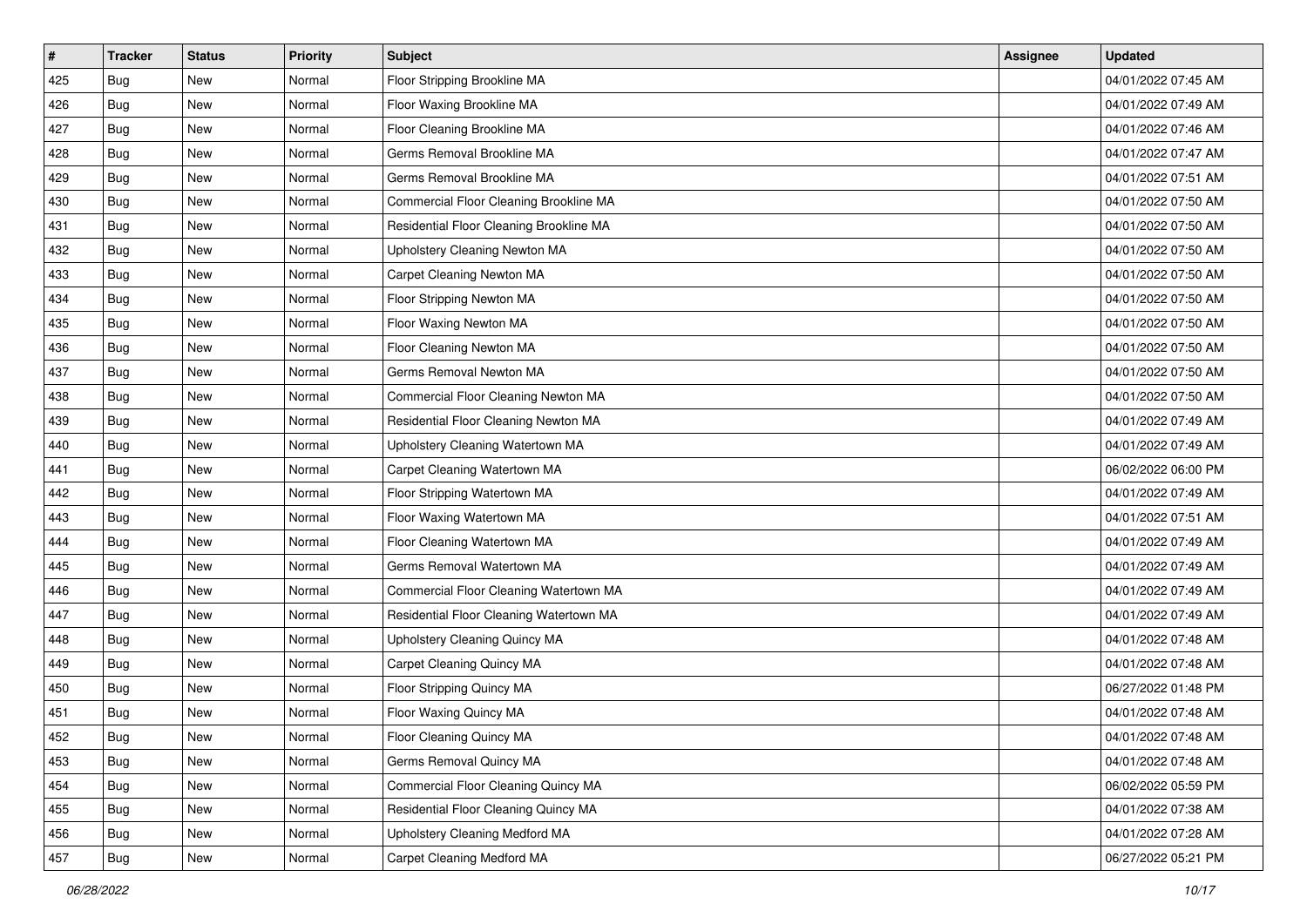| #   | <b>Tracker</b> | <b>Status</b> | <b>Priority</b> | <b>Subject</b>                                                                   | Assignee  | <b>Updated</b>      |
|-----|----------------|---------------|-----------------|----------------------------------------------------------------------------------|-----------|---------------------|
| 458 | <b>Bug</b>     | New           | Normal          | Floor Stripping Medford MA                                                       |           | 04/01/2022 07:32 AM |
| 459 | <b>Bug</b>     | <b>New</b>    | Normal          | Floor Waxing Medford MA                                                          |           | 04/01/2022 07:32 AM |
| 460 | Bug            | New           | Normal          | Floor Cleaning Medford MA                                                        |           | 06/26/2022 08:00 PM |
| 461 | <b>Bug</b>     | New           | Normal          | Germs Removal Medford MA                                                         |           | 06/28/2022 04:15 AM |
| 462 | <b>Bug</b>     | New           | Normal          | Commercial Floor Cleaning Medford MA                                             |           | 04/01/2022 07:32 AM |
| 463 | <b>Bug</b>     | New           | Normal          | Residential Floor Cleaning Medford MA                                            |           | 04/01/2022 07:32 AM |
| 464 | <b>Bug</b>     | <b>New</b>    | Normal          | Upholstery Cleaning Westchester MA                                               |           | 06/21/2022 04:02 PM |
| 465 | Bug            | New           | Normal          | Carpet Cleaning Westchester MA                                                   |           | 06/27/2022 12:50 PM |
| 466 | Bug            | New           | Normal          | Floor Stripping Westchester MA                                                   |           | 06/28/2022 03:45 AM |
| 467 | <b>Bug</b>     | <b>New</b>    | Normal          | Floor Waxing Westchester MA                                                      |           | 04/01/2022 07:31 AM |
| 468 | <b>Bug</b>     | New           | Normal          | Floor Cleaning Westchester MA                                                    |           | 06/27/2022 02:41 AM |
| 469 | Bug            | New           | Normal          | Germs Removal Westchester MA                                                     |           | 06/26/2022 05:31 PM |
| 470 | Bug            | New           | Normal          | Commercial Floor Cleaning Westchester MA                                         |           | 06/28/2022 04:16 AM |
| 471 | Bug            | New           | Normal          | Residential Floor Cleaning Westchester MA                                        |           | 06/27/2022 07:08 AM |
| 472 | <b>Bug</b>     | New           | Normal          | Upholstery Cleaning Arlington MA                                                 |           | 04/01/2022 07:31 AM |
| 473 | Bug            | New           | Normal          | Floor Stripping Arlington MA                                                     |           | 06/28/2022 04:29 AM |
| 474 | Bug            | New           | Normal          | Floor Waxing Arlington MA                                                        |           | 06/27/2022 03:03 AM |
| 475 | <b>Bug</b>     | New           | Normal          | Floor Cleaning Arlington MA                                                      |           | 06/28/2022 06:51 AM |
| 477 | Bug            | New           | Normal          | What Does Online Coupon Mean?                                                    |           | 06/25/2022 11:15 PM |
| 479 | <b>Bug</b>     | <b>New</b>    | Normal          | Limousine Service Bellevue WA                                                    |           | 06/27/2022 04:37 PM |
| 480 | Bug            | New           | Normal          | Nur Online Shop                                                                  |           | 06/28/2022 06:28 AM |
| 481 | Bug            | New           | Normal          | Nur Online Shop                                                                  |           | 06/27/2022 11:05 PM |
| 482 | <b>Bug</b>     | <b>New</b>    | Normal          | <b>Text Window</b>                                                               |           | 06/28/2022 01:08 AM |
| 483 | <b>Bug</b>     | New           | Normal          | UK best essay writing service                                                    |           | 06/28/2022 01:35 AM |
| 484 | Bug            | New           | Normal          | UK best essay writing service                                                    |           | 06/27/2022 02:01 PM |
| 486 | Bug            | New           | Low             | HP Wireless Printer Setup                                                        | Anonymous | 06/28/2022 05:03 AM |
| 487 | <b>Bug</b>     | New           | Normal          | Cheap Fake Dunks                                                                 |           | 06/28/2022 04:55 AM |
| 488 | <b>Bug</b>     | <b>New</b>    | Normal          | Quick solution to solve cash app dispute by the technical team                   |           | 06/27/2022 02:04 AM |
| 489 | Bug            | New           | Normal          | Get cash app refund instantly if sent to the wrong person                        |           | 06/27/2022 06:48 PM |
| 490 | <b>Bug</b>     | New           | Normal          | Unlock cash app account by getting quick solutions from the technical executives |           | 06/28/2022 03:42 AM |
| 492 | Bug            | New           | Normal          | HD Streamz MOD APK v3.5.5 (Keine Werbung)                                        |           | 06/28/2022 01:41 AM |
| 494 | <b>Bug</b>     | New           | Normal          | <b>Buy Discussion Post</b>                                                       |           | 06/27/2022 11:08 PM |
| 495 | Bug            | New           | Normal          | Twitch Clip Downloader Download Twitch Clips Online 2021                         |           | 06/28/2022 01:38 AM |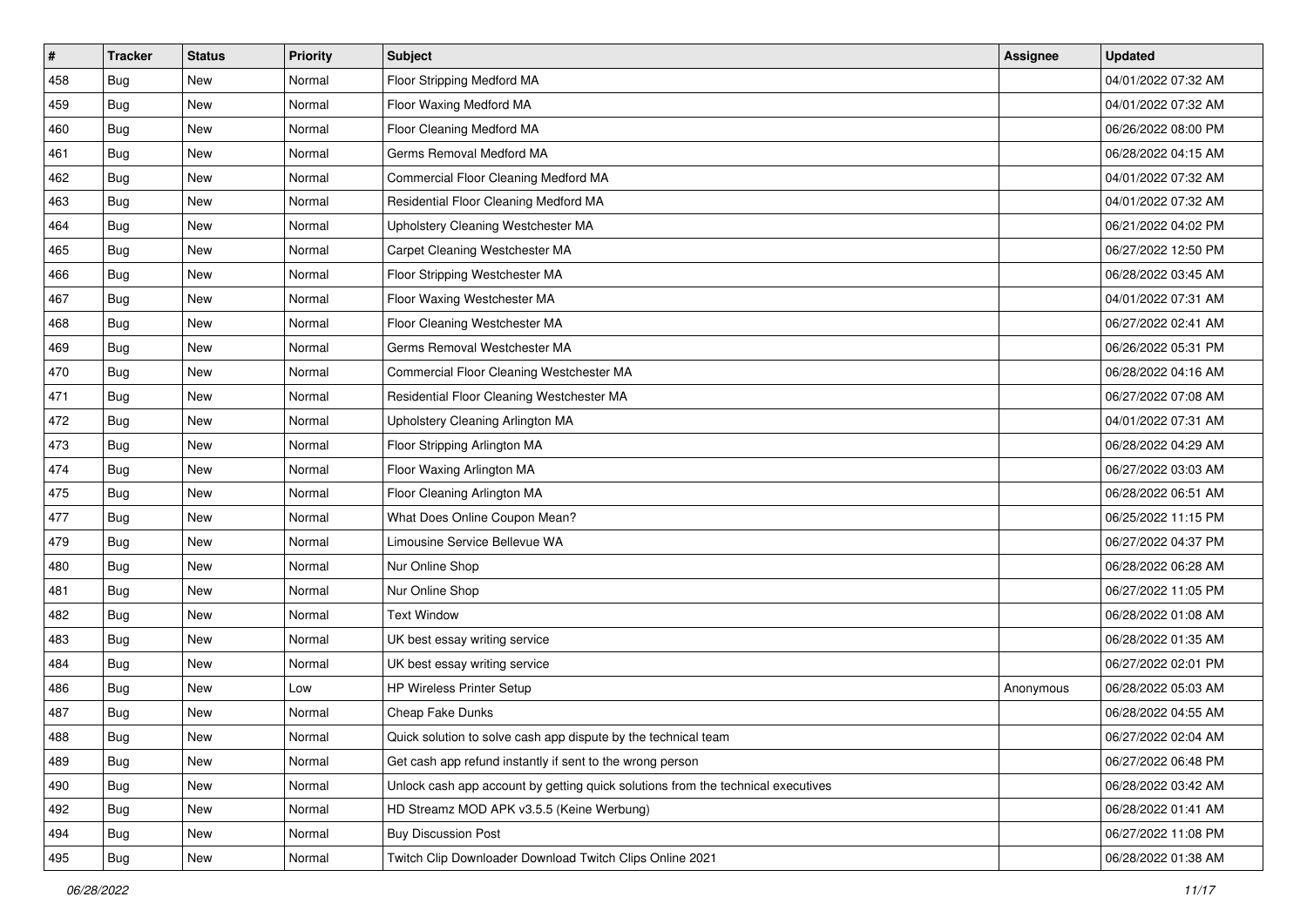| #   | <b>Tracker</b> | <b>Status</b> | <b>Priority</b> | <b>Subject</b>                                                                           | <b>Assignee</b>        | <b>Updated</b>      |
|-----|----------------|---------------|-----------------|------------------------------------------------------------------------------------------|------------------------|---------------------|
| 496 | <b>Bug</b>     | New           | Normal          | What is Live NetTV?                                                                      |                        | 06/27/2022 08:32 PM |
| 497 | Bug            | <b>New</b>    | Normal          | Fake Nike Dunk Low Off-White Lot 50                                                      |                        | 06/28/2022 07:07 AM |
| 498 | <b>Bug</b>     | New           | Normal          | Téléchargeur SoundCloud : SoundCloud en Mp3                                              | Christophe<br>Garion   | 06/28/2022 03:54 AM |
| 500 | <b>Bug</b>     | <b>New</b>    | Normal          | Simply contact the technical team, to find the solution to cash app refund problems.     | Pierre-Loïc<br>Garoche | 06/28/2022 01:50 AM |
| 501 | <b>Bug</b>     | New           | Normal          | How Do I Annihilate Cash App Transfer Failed Problems Effectively                        | Pierre-Loïc<br>Garoche | 06/27/2022 08:38 PM |
| 502 | <b>Bug</b>     | New           | Normal          | Les instructions pour définir des sonneries pour iPhone sont simples et faciles à suivre |                        | 06/27/2022 07:52 PM |
| 503 | Bug            | New           | Normal          | Youtube Premium Apk free download for Android                                            |                        | 06/27/2022 08:43 PM |
| 504 | <b>Bug</b>     | New           | Normal          | A beginner should always look for online Java assignment help!                           |                        | 06/28/2022 02:21 AM |
| 505 | <b>Bug</b>     | New           | Normal          | www.trendmicro.com/activate                                                              |                        | 06/28/2022 05:14 AM |
| 506 | <b>Bug</b>     | New           | Normal          | www.trendmicro.com/activate                                                              |                        | 06/27/2022 01:43 PM |
| 507 | <b>Bug</b>     | New           | Normal          | central.bitdefender.com                                                                  |                        | 06/27/2022 09:13 PM |
| 508 | <b>Bug</b>     | <b>New</b>    | Normal          | hire a professional dissertation help                                                    |                        | 06/28/2022 12:34 AM |
| 512 | <b>Bug</b>     | New           | Normal          | The Importance Of Using Custom Writing Services                                          |                        | 06/27/2022 07:52 PM |
| 513 | <b>Bug</b>     | New           | Normal          | Unlock cash app account using the easy steps:                                            | Anonymous              | 06/28/2022 05:34 AM |
| 514 | <b>Bug</b>     | <b>New</b>    | Normal          | Trans-Caribbean                                                                          |                        | 06/27/2022 08:06 AM |
| 515 | <b>Bug</b>     | New           | Normal          | Fragment Nike Dunk High Tokyo Fake                                                       |                        | 06/28/2022 04:43 AM |
| 516 | Bug            | New           | Normal          | Does Cash App Help To Get Cash App Refund Without Any Interruption?                      |                        | 06/28/2022 12:20 AM |
| 517 | <b>Bug</b>     | New           | Normal          | Proficient tips to take help of cash app support professionals:                          |                        | 06/26/2022 07:34 AM |
| 518 | <b>Bug</b>     | New           | Normal          | How To Check The Balance Of Cash App Account By Taking Cash App Support?                 |                        | 06/27/2022 03:46 AM |
| 519 | <b>Bug</b>     | New           | Normal          | Are you finding online UK Assignment writers?                                            |                        | 06/28/2022 06:36 AM |
| 520 | <b>Bug</b>     | New           | Normal          | What Is The Major Role Of Cash.app/Help and Support Page?                                |                        | 06/27/2022 03:04 PM |
| 523 | Bug            | New           | Normal          | What Is The Right Google Account Recovery Aid To Regain Account Access?                  | Pierre-Loïc<br>Garoche | 06/28/2022 05:17 AM |
| 524 | <b>Bug</b>     | New           | Normal          | How Does Google Account Recovery Work If Your Account Is Hacked?                         |                        | 06/27/2022 12:46 PM |
| 525 | <b>Bug</b>     | New           | Normal          | If you don't have a QR code: How to activate cash app card in app                        |                        | 06/27/2022 08:47 PM |
| 526 | <b>Bug</b>     | New           | Normal          | Soundcloud to mp3 converter - Download Soundcloud songs                                  |                        | 06/27/2022 01:55 PM |
| 528 | Bug            | New           | Normal          | Korean Mag                                                                               |                        | 06/27/2022 08:14 AM |
| 529 | <b>Bug</b>     | New           | Normal          | Thop TV APK - Free Download for Android                                                  |                        | 06/27/2022 08:52 PM |
| 530 | <b>Bug</b>     | New           | Normal          | Cheap Assignment Writing Service UK                                                      | Anonymous              | 06/28/2022 03:29 AM |
| 531 | <b>Bug</b>     | New           | Normal          | Cheap Assignment Writing Service UK                                                      | Anonymous              | 06/28/2022 06:40 AM |
| 532 | <b>Bug</b>     | New           | Normal          | My Assignment Help                                                                       |                        | 06/27/2022 05:16 PM |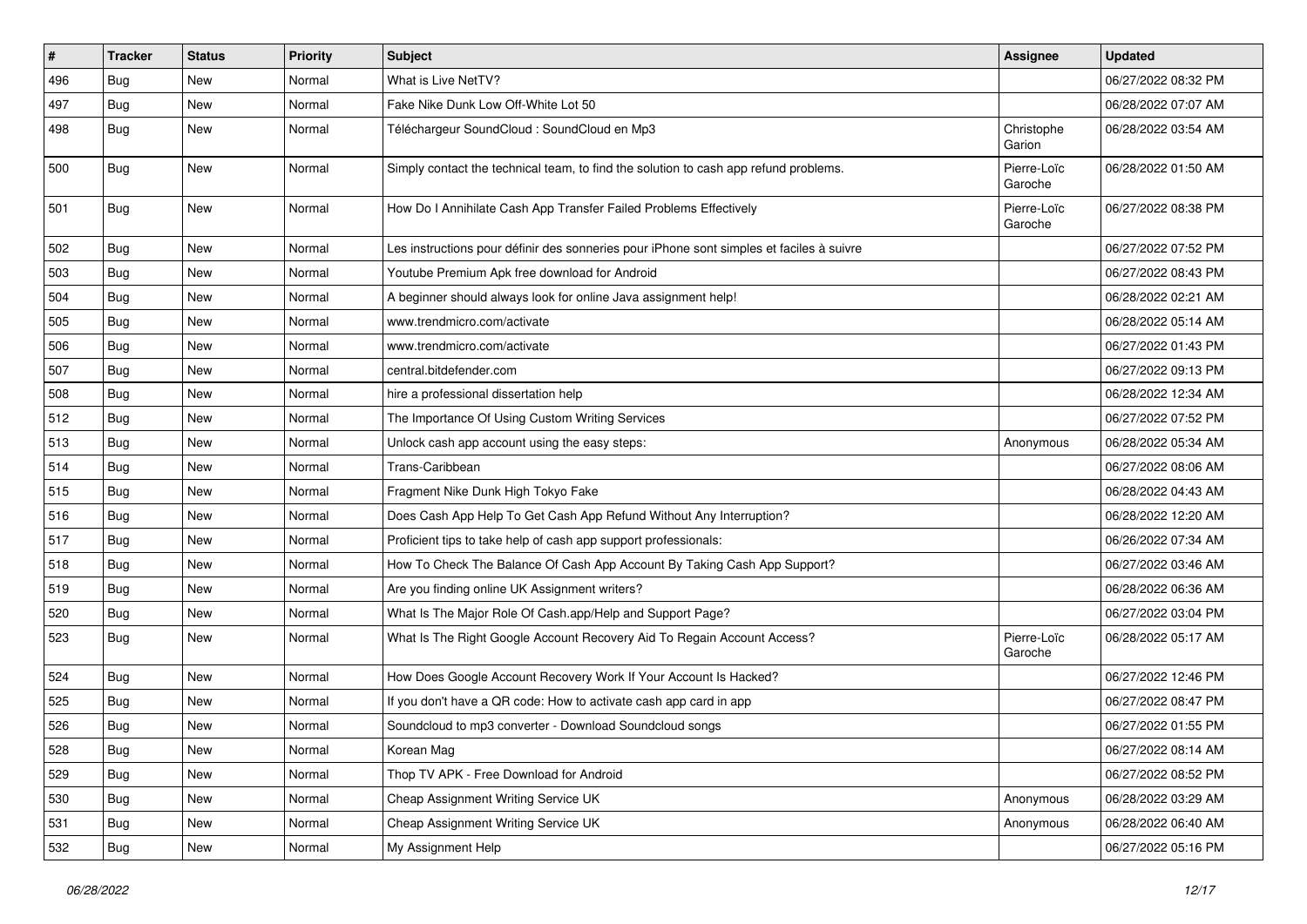| $\#$ | Tracker    | <b>Status</b> | <b>Priority</b> | <b>Subject</b>                                                                                                                                                                                                                                    | <b>Assignee</b>        | <b>Updated</b>      |
|------|------------|---------------|-----------------|---------------------------------------------------------------------------------------------------------------------------------------------------------------------------------------------------------------------------------------------------|------------------------|---------------------|
| 533  | <b>Bug</b> | New           | Normal          | How to complete the homework assignments in economics in the easiest way?                                                                                                                                                                         |                        | 06/26/2022 10:12 PM |
| 534  | <b>Bug</b> | <b>New</b>    | Normal          | Know how to initiate cash app refund by contacting the technical team                                                                                                                                                                             | Pierre-Loïc<br>Garoche | 06/27/2022 07:31 PM |
| 535  | <b>Bug</b> | New           | Normal          | Getting Tangled Problems When You Try To Apply For Cash App Delete Account                                                                                                                                                                        | Christophe<br>Garion   | 06/26/2022 04:51 PM |
| 536  | <b>Bug</b> | New           | Normal          | How to check the balance on the cash app card                                                                                                                                                                                                     | Hamza<br>Bourbouh      | 06/28/2022 04:44 AM |
| 537  | <b>Bug</b> | <b>New</b>    | Normal          | Get tech assistance with customer support on ATT Yahoo email login issue.                                                                                                                                                                         |                        | 06/28/2022 06:20 AM |
| 538  | <b>Bug</b> | New           | Normal          | Will cash app refund money if scammed quickly?                                                                                                                                                                                                    |                        | 06/27/2022 10:25 AM |
| 539  | <b>Bug</b> | <b>New</b>    | Normal          | Do you want to know how to activate cash card through phone number?                                                                                                                                                                               |                        | 04/01/2022 09:25 AM |
| 540  | Bug        | New           | Normal          | Why Haven't I Received My Cash App Card? Can I get t the reasons behind it                                                                                                                                                                        |                        | 06/27/2022 04:54 PM |
| 541  | Bug        | <b>New</b>    | Normal          | How to fix the cash app payment failed errors?                                                                                                                                                                                                    |                        | 06/27/2022 03:22 PM |
| 542  | <b>Bug</b> | New           | Normal          | Web N Logo Design                                                                                                                                                                                                                                 |                        | 06/27/2022 07:02 PM |
| 544  | <b>Bug</b> | New           | Normal          | Hey! I had a very cool idea to order our general picture on canvas for my family as a gift. But couldn't find a<br>good one. Once my friend advised me this article in which I found what I was looking for and gave a cool gift to<br>my family. |                        | 06/27/2022 04:10 AM |
| 547  | Bug        | New           | Normal          | Get rid of the issue of cash app down by calling experts.                                                                                                                                                                                         |                        | 06/26/2022 10:38 AM |
| 548  | <b>Bug</b> | <b>New</b>    | Normal          | Web N Logo Design                                                                                                                                                                                                                                 |                        | 04/01/2022 09:29 AM |
| 549  | <b>Bug</b> | New           | Normal          | Radio Luisteren                                                                                                                                                                                                                                   |                        | 06/26/2022 11:56 AM |
| 550  | <b>Bug</b> | <b>New</b>    | Normal          | Nederland FM - beste manieren om naar internationale radio op internet te luisteren                                                                                                                                                               |                        | 06/27/2022 12:45 PM |
| 551  | Bug        | New           | Normal          | Why Do Students Need Online Best Dissertation Writing Services?                                                                                                                                                                                   |                        | 06/28/2022 03:03 AM |
| 553  | <b>Bug</b> | New           | Normal          | Cinema HD APK - Free Movie Enjoyment App on Android                                                                                                                                                                                               |                        | 06/26/2022 01:39 PM |
| 554  | <b>Bug</b> | New           | Normal          | XvideoStudio Video Editor APK Free Download on TechToDown                                                                                                                                                                                         |                        | 06/27/2022 08:59 PM |
| 555  | <b>Bug</b> | <b>New</b>    | Normal          | web design development in hyderabad                                                                                                                                                                                                               |                        | 06/28/2022 05:01 AM |
| 556  | <b>Bug</b> | New           | Normal          | Play Game Mod Apk With Your Friends                                                                                                                                                                                                               |                        | 06/27/2022 09:42 PM |
| 559  | Bug        | New           | High            | What Are Permission For Applications like Facebook Sending MMS?                                                                                                                                                                                   |                        | 06/27/2022 08:34 PM |
| 560  | <b>Bug</b> | New           | Normal          | Whatsapp Aero - Make Your Phone Auto Connect                                                                                                                                                                                                      |                        | 04/01/2022 09:28 AM |
| 561  | Bug        | New           | Normal          | Enjoy the Full YouTube Premium Experience With YouTube Premium Membership                                                                                                                                                                         |                        | 06/27/2022 09:33 PM |
| 562  | <b>Bug</b> | New           | Normal          | Learn Basic Mahjong Rules                                                                                                                                                                                                                         |                        | 06/23/2022 12:48 AM |
| 563  | Bug        | New           | Normal          | Understanding the Difference Between Free and Paid Mod Apks                                                                                                                                                                                       |                        | 06/28/2022 06:51 AM |
| 564  | <b>Bug</b> | New           | Normal          | How To Install RepelisPlus On Your Android Phone?                                                                                                                                                                                                 |                        | 06/27/2022 12:23 PM |
| 565  | <b>Bug</b> | New           | Normal          | How To Install RepelisPlus On Your Android Phone?                                                                                                                                                                                                 |                        | 06/27/2022 06:54 AM |
| 566  | Bug        | New           | Normal          | Kinemaster Pro Download - los App Review                                                                                                                                                                                                          |                        | 04/01/2022 09:27 AM |
| 567  | <b>Bug</b> | New           | Normal          | Singapore assignment help                                                                                                                                                                                                                         |                        | 06/28/2022 04:12 AM |
| 568  | Bug        | New           | Normal          | Instale a versão mais recente do YouTube Premium                                                                                                                                                                                                  |                        | 06/27/2022 08:56 PM |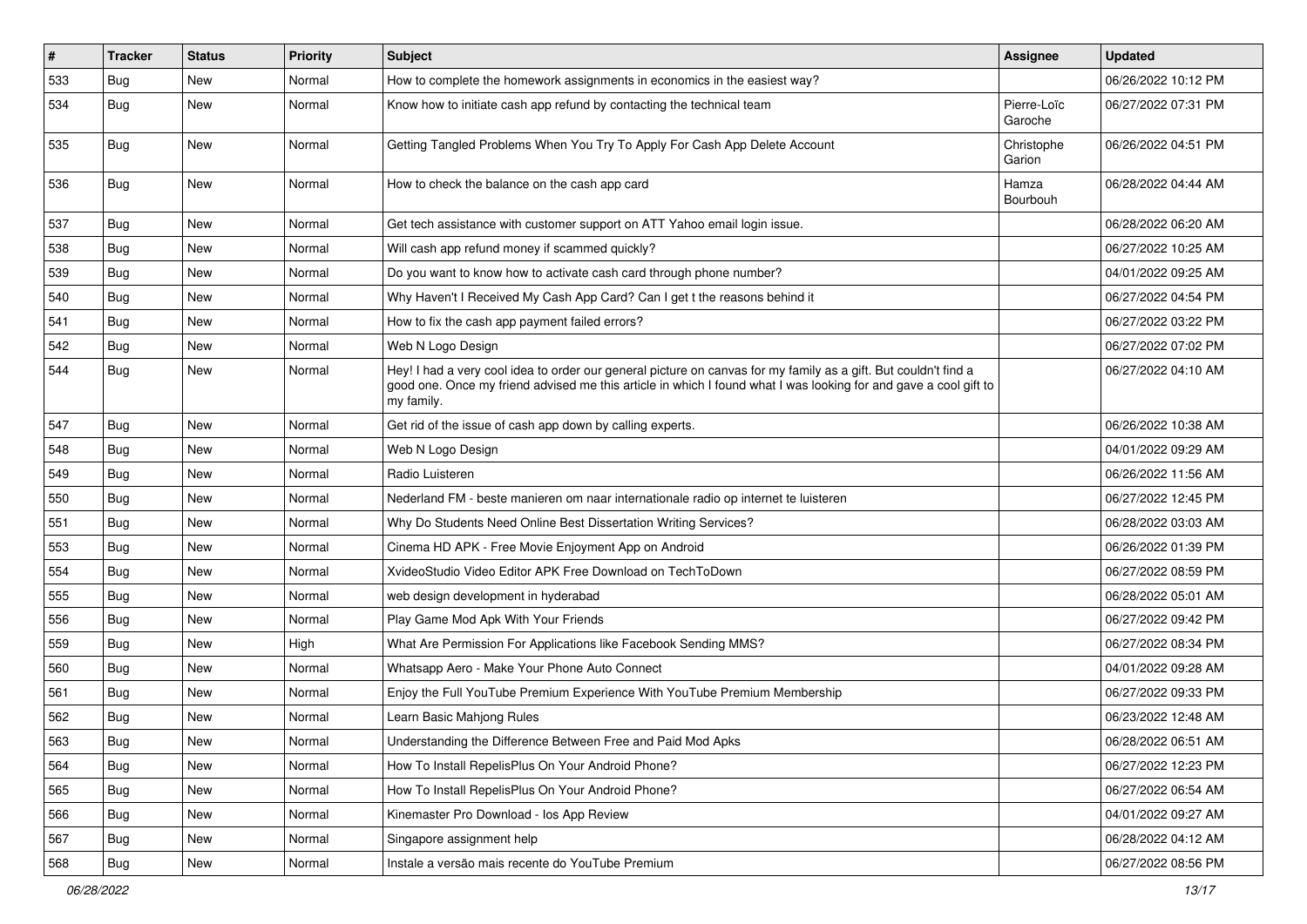| #   | <b>Tracker</b> | <b>Status</b> | Priority | <b>Subject</b>                                                                                                                                                                                                                                                        | <b>Assignee</b>        | <b>Updated</b>      |
|-----|----------------|---------------|----------|-----------------------------------------------------------------------------------------------------------------------------------------------------------------------------------------------------------------------------------------------------------------------|------------------------|---------------------|
| 569 | <b>Bug</b>     | <b>New</b>    | Normal   | What is the incoming and outgoing mail server for Outlook IMAP settings?                                                                                                                                                                                              | Pierre-Loïc<br>Garoche | 06/27/2022 02:29 AM |
| 570 | <b>Bug</b>     | <b>New</b>    | Normal   | What is Sutton bank cash app customer service phone number?                                                                                                                                                                                                           | Pierre-Loïc<br>Garoche | 06/26/2022 07:49 AM |
| 571 | <b>Bug</b>     | <b>New</b>    | Normal   | How may the Cash app dispute your trade?                                                                                                                                                                                                                              | Pierre-Loïc<br>Garoche | 06/27/2022 02:39 PM |
| 573 | <b>Bug</b>     | <b>New</b>    | Normal   | Experimente lo mejor en la aplicación Apk de juegos gratis                                                                                                                                                                                                            |                        | 06/28/2022 12:55 AM |
| 574 | <b>Bug</b>     | <b>New</b>    | Normal   | How to fix the Epson printer offline issue due to a wired connection?                                                                                                                                                                                                 |                        | 06/28/2022 04:37 AM |
| 576 | Bug            | <b>New</b>    | Normal   | So laden Sie ein Instagram-Bild herunter                                                                                                                                                                                                                              |                        | 06/26/2022 08:46 PM |
| 577 | <b>Bug</b>     | <b>New</b>    | Normal   | Follow these easy steps to make Admiral Casino Login                                                                                                                                                                                                                  |                        | 06/28/2022 03:52 AM |
| 579 | <b>Bug</b>     | <b>New</b>    | Normal   | YOUR CV MAKES YOUR FIRST IMPRESSION                                                                                                                                                                                                                                   | Christophe<br>Garion   | 06/27/2022 12:22 PM |
| 580 | <b>Bug</b>     | <b>New</b>    | High     | What is Narrative Essay?                                                                                                                                                                                                                                              | Christophe<br>Garion   | 06/26/2022 04:49 PM |
| 581 | <b>Bug</b>     | <b>New</b>    | Normal   | E-Learning Course Help                                                                                                                                                                                                                                                |                        | 06/28/2022 03:36 AM |
| 582 | <b>Bug</b>     | <b>New</b>    | Normal   | Cash App Won't Let Me Send Money If There Is A Low Balance Available                                                                                                                                                                                                  | Pierre-Loïc<br>Garoche | 06/26/2022 02:39 PM |
| 583 | <b>Bug</b>     | <b>New</b>    | High     | Need the Cash app customer service phone number?                                                                                                                                                                                                                      |                        | 06/27/2022 04:49 PM |
| 584 | <b>Bug</b>     | <b>New</b>    | Normal   | Want the cash app customer service number to check balance?                                                                                                                                                                                                           |                        | 06/28/2022 01:53 AM |
| 585 | <b>Bug</b>     | <b>New</b>    | Normal   | What is cash app help number?                                                                                                                                                                                                                                         |                        | 06/26/2022 06:21 PM |
| 586 | <b>Bug</b>     | <b>New</b>    | Normal   | Best Modifications For Your Mobile Phone                                                                                                                                                                                                                              |                        | 06/27/2022 07:15 PM |
| 587 | <b>Bug</b>     | <b>New</b>    | Normal   | Why Picsart Pro Offers Great Features                                                                                                                                                                                                                                 |                        | 06/27/2022 05:28 PM |
| 588 | <b>Bug</b>     | <b>New</b>    | Normal   | YouTube Vanced Apk Manager App - Como instalá-lo                                                                                                                                                                                                                      |                        | 06/27/2022 05:52 AM |
| 589 | <b>Bug</b>     | <b>New</b>    | Normal   | How can I get the cash app phone number of customer support?                                                                                                                                                                                                          |                        | 06/26/2022 01:59 PM |
| 590 | <b>Bug</b>     | <b>New</b>    | Normal   | Follow proper initiatives to check my cash app card balance:                                                                                                                                                                                                          |                        | 06/27/2022 09:57 AM |
| 591 | <b>Bug</b>     | <b>New</b>    | Normal   | How To Find Facebook Modifications For Your Spotify Premium Apk?                                                                                                                                                                                                      |                        | 06/27/2022 08:41 AM |
| 592 | <b>Bug</b>     | <b>New</b>    | Normal   | Deezer Premium APK - Baixe músicas de qualquer lugar do mundo de graça                                                                                                                                                                                                |                        | 06/27/2022 10:23 PM |
| 593 | Bug            | New           | Normal   | Eiffel Spark Ultimate C2 SN series is a fully synthetic range of advanced performance engine oils blended in<br>high performance fully synthetic (PAO - polyalphaolefin) basestocks fortified with advanced technology<br>additive system, specifically formulated to |                        | 06/27/2022 03:28 AM |
| 595 | <b>Bug</b>     | New           | Normal   | RFM Online - une révolution dans la gestion de l'identité numérique                                                                                                                                                                                                   |                        | 06/27/2022 11:06 PM |
| 596 | <b>Bug</b>     | New           | Normal   | Kids Games                                                                                                                                                                                                                                                            |                        | 06/27/2022 04:08 AM |
| 597 | <b>Bug</b>     | New           | Normal   | Universo s / f Download                                                                                                                                                                                                                                               |                        | 06/28/2022 03:36 AM |
| 598 | <b>Bug</b>     | New           | Normal   | Universo s / f Download                                                                                                                                                                                                                                               |                        | 06/25/2022 03:38 PM |
| 599 | <b>Bug</b>     | New           | Normal   | Do you know how to delete cash app account from your computer?                                                                                                                                                                                                        |                        | 06/27/2022 09:05 PM |
| 600 | <b>Bug</b>     | New           | Normal   | Play Store Pro                                                                                                                                                                                                                                                        |                        | 06/27/2022 09:43 PM |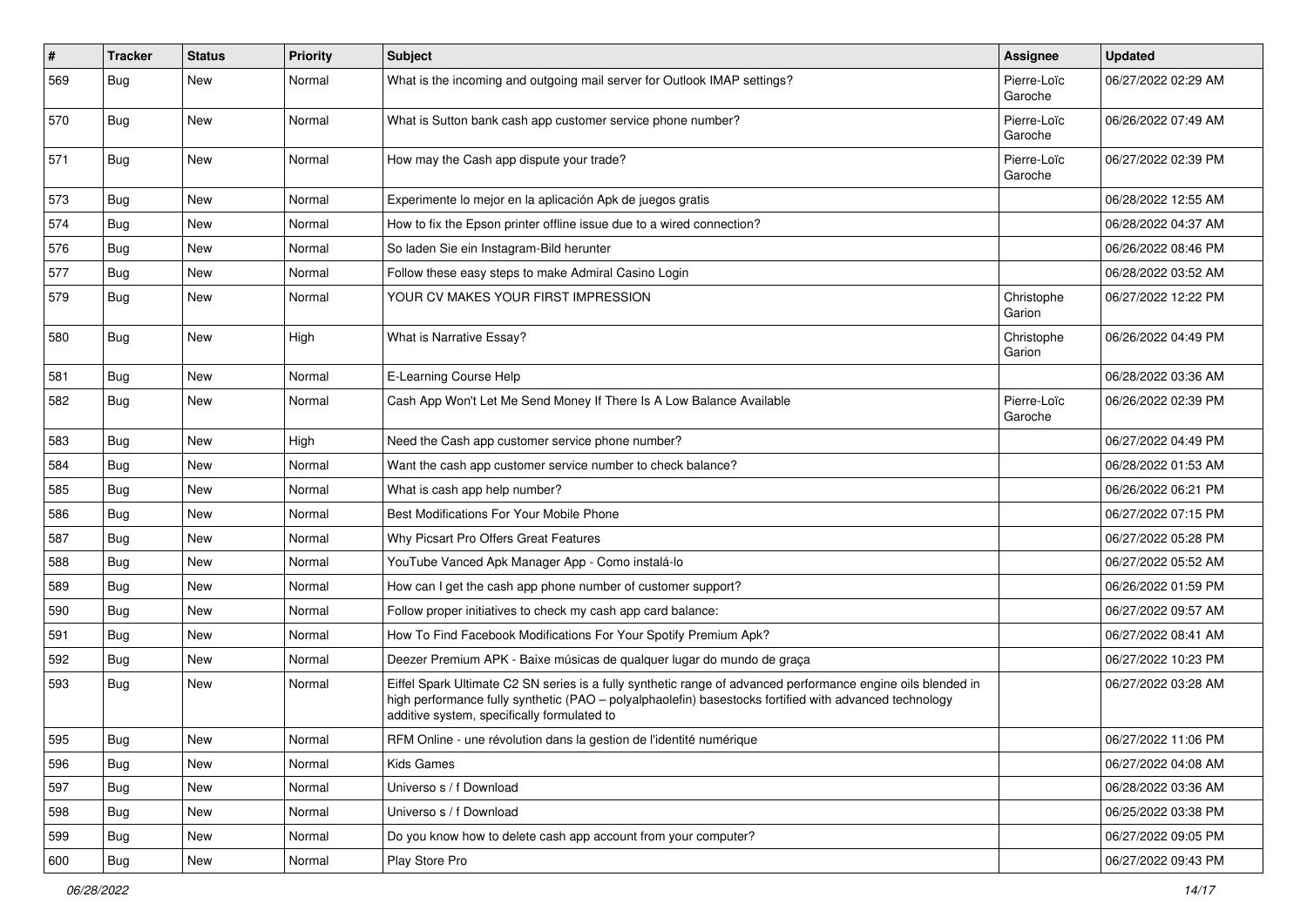| #   | <b>Tracker</b> | <b>Status</b> | <b>Priority</b> | <b>Subject</b>                                                                   | <b>Assignee</b>        | <b>Updated</b>      |
|-----|----------------|---------------|-----------------|----------------------------------------------------------------------------------|------------------------|---------------------|
| 601 | Bug            | New           | Normal          | Best Essay Writing Service UK                                                    | Pierre-Loïc<br>Garoche | 06/27/2022 09:13 PM |
| 602 | Bug            | New           | Normal          | Best Essay Writing Service UK                                                    | Pierre-Loïc<br>Garoche | 06/27/2022 05:53 PM |
| 603 | <b>Bug</b>     | <b>New</b>    | Normal          | Premiere gratuito da lista de IPTV                                               |                        | 06/28/2022 03:48 AM |
| 604 | Bug            | New           | Normal          | Idle Game Online                                                                 |                        | 06/28/2022 04:30 AM |
| 607 | <b>Bug</b>     | <b>New</b>    | Normal          | Vex 5                                                                            |                        | 06/27/2022 11:24 PM |
| 609 | Bug            | New           | High            | Online Trusted Medicine Store in US for Health - Genericmedsupply                |                        | 06/27/2022 12:02 PM |
| 612 | Bug            | New           | Normal          | Luxury Slingshot Rental                                                          |                        | 06/27/2022 07:36 PM |
| 613 | <b>Bug</b>     | <b>New</b>    | Normal          | Buy Aspadol 100mg Tab Online in US, UK, AU   Erospharmacy                        |                        | 06/27/2022 02:16 PM |
| 614 | Bug            | New           | Normal          | Como baixar o MOD APK no celular                                                 |                        | 06/27/2022 09:26 AM |
| 615 | Bug            | New           | Normal          | CheapestMedsShop   100% Safe Medicines Online in USA UK & AUS.                   |                        | 06/27/2022 02:19 PM |
| 616 | Bug            | New           | Normal          | Buy Anavar Tablets   Anavar For Sale in USA, UK & Australia                      |                        | 06/28/2022 02:12 AM |
| 617 | Bug            | <b>New</b>    | Normal          | Buy Vidalista Tablets (Tadalafil) at [\$25 OFF + Free Shipping] Vidalistatablets |                        | 06/28/2022 03:33 AM |
| 618 | <b>Bug</b>     | <b>New</b>    | Normal          | Buy Steroids Online with OurMedicnes.com   Best Quality Steroids                 |                        | 06/27/2022 06:17 PM |
| 619 | <b>Bug</b>     | New           | Normal          | Online Trusted Medicine Store in US for Health - Genericmedsupply                |                        | 06/27/2022 12:12 AM |
| 620 | Bug            | New           | Normal          | Viagra Meds: Fastest & Quick Delivery On Your Doorstep - USA                     |                        | 06/28/2022 04:33 AM |
| 621 | <b>Bug</b>     | New           | Normal          | Buy All Modafinil & Armodafinil Tablets @Buy Modafinil US                        |                        | 06/28/2022 06:49 AM |
| 622 | Bug            | New           | Normal          | CheapestMedsShop   100% Safe Medicines Online in UK & AUS.                       |                        | 06/28/2022 05:22 AM |
| 623 | <b>Bug</b>     | <b>New</b>    | Normal          | Listen to online radio stations for mobile phones                                |                        | 06/28/2022 06:33 AM |
| 624 | <b>Bug</b>     | New           | Normal          | Use go with the Driving Directions for your go                                   |                        | 06/21/2022 04:54 AM |
| 625 | Bug            | New           | Normal          | The best free online driving directions tool                                     |                        | 04/01/2022 09:28 AM |
| 627 | <b>Bug</b>     | <b>New</b>    | Normal          | <b>HELO</b>                                                                      |                        | 06/26/2022 06:42 AM |
| 628 | Bug            | New           | Normal          | CV reviewing services!                                                           |                        | 06/28/2022 12:17 AM |
| 629 | <b>Bug</b>     | New           | Normal          | How Can I Load Cash App Card at Walmart straight away?                           |                        | 06/28/2022 06:07 AM |
| 630 | Bug            | New           | Normal          | How Can I Load Cash App Card at Walmart straight away?                           |                        | 06/26/2022 12:04 AM |
| 631 | Bug            | <b>New</b>    | Normal          | How Can I Load Cash App Card at Walmart straight away?                           |                        | 06/26/2022 04:07 PM |
| 632 | <b>Bug</b>     | New           | Normal          | CheapestMedsShop   100% Safe Medicines Online in UK & AUS.                       |                        | 06/27/2022 02:04 AM |
| 633 | Bug            | New           | Normal          | How i can i solve my issue                                                       |                        | 04/01/2022 09:38 AM |
| 634 | Bug            | New           | Normal          | Buy Vidalista Tablets (Tadalafil) at [\$25 OFF + Free Shipping] Vidalistatablets |                        | 06/27/2022 07:24 PM |
| 635 | Bug            | New           | Normal          | Buy Steroids Online with OurMedicnes.com   Best Quality Steroids                 |                        | 06/26/2022 12:01 AM |
| 636 | Bug            | New           | Normal          | What is the most popular furniture color?                                        |                        | 06/25/2022 04:57 PM |
| 638 | <b>Bug</b>     | New           | Normal          | Run 3 game                                                                       |                        | 06/26/2022 06:31 AM |
| 639 | Bug            | New           | Normal          | thong tin chinh xac                                                              |                        | 06/27/2022 09:48 AM |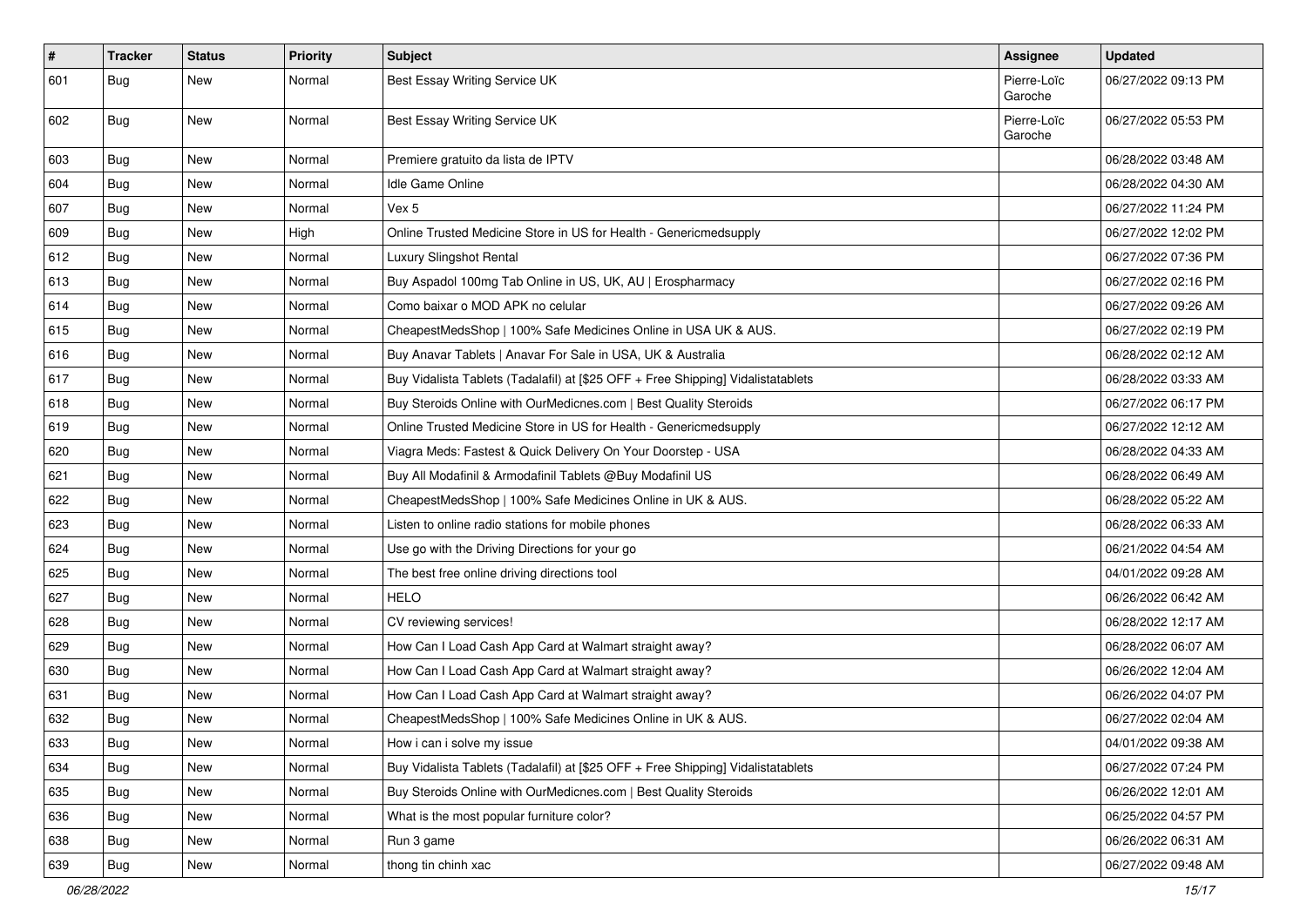| $\#$ | <b>Tracker</b> | <b>Status</b> | <b>Priority</b> | <b>Subject</b>                                                        | <b>Assignee</b>        | <b>Updated</b>      |
|------|----------------|---------------|-----------------|-----------------------------------------------------------------------|------------------------|---------------------|
| 640  | <b>Bug</b>     | <b>New</b>    | Normal          | play game with me                                                     |                        | 06/28/2022 06:33 AM |
| 641  | Bug            | <b>New</b>    | Normal          | Get Best Economics Dissertation Writing Service                       |                        | 06/25/2022 10:04 AM |
| 642  | <b>Bug</b>     | <b>New</b>    | Normal          | thong tin thoi tiet ngay hom nay                                      |                        | 06/27/2022 10:03 AM |
| 643  | <b>Bug</b>     | <b>New</b>    | Normal          | Oreo TV Apk Download                                                  |                        | 06/26/2022 11:50 PM |
| 644  | Bug            | <b>New</b>    | Normal          | <b>TeaTV App Review</b>                                               |                        | 06/27/2022 11:47 AM |
| 645  | <b>Bug</b>     | New           | Normal          | thong tin chinh xac nhat hom nay                                      |                        | 06/26/2022 09:46 PM |
| 650  | <b>Bug</b>     | <b>New</b>    | Normal          | <b>Cherries Health Benefits</b>                                       |                        | 06/26/2022 12:57 AM |
| 651  | <b>Bug</b>     | <b>New</b>    | Normal          | Salmon Health Benefits                                                |                        | 06/27/2022 12:42 AM |
| 652  | <b>Bug</b>     | <b>New</b>    | Normal          | Sesame Health Benefits                                                |                        | 06/28/2022 03:01 AM |
| 653  | <b>Bug</b>     | <b>New</b>    | Normal          | Jujube (Jinjoles): Properties And Health Benefits                     |                        | 06/27/2022 08:47 AM |
| 655  | <b>Bug</b>     | New           | Normal          | <b>Eggplant Health Benefits</b>                                       |                        | 06/27/2022 03:40 PM |
| 656  | Bug            | <b>New</b>    | Normal          | Kiwi Nutrition Facts And Health Benefits                              |                        | 06/27/2022 06:45 PM |
| 657  | <b>Bug</b>     | New           | Normal          | Coconut Nutrition Facts And Health Benefits                           |                        | 06/27/2022 08:56 AM |
| 658  | <b>Bug</b>     | <b>New</b>    | Normal          | Watermelon Nutrition Facts And Health Benefits                        |                        | 06/28/2022 01:57 AM |
| 659  | <b>Bug</b>     | <b>New</b>    | Normal          | Olive Oil Properties And Health Benefits                              |                        | 06/27/2022 06:34 PM |
| 660  | Bug            | <b>New</b>    | Normal          | Anchovies Nutrition Facts And Health Benefits                         |                        | 04/01/2022 09:40 AM |
| 661  | Bug            | <b>New</b>    | Normal          | Turbo VPN MOD APK Download                                            |                        | 06/27/2022 07:18 PM |
| 662  | Bug            | <b>New</b>    | Normal          | Oreo TV Download - The Easiest Way to Watch Live TV                   |                        | 06/27/2022 03:14 PM |
| 663  | <b>Bug</b>     | <b>New</b>    | Normal          | Know how the Cash app twitches words in a detailed way.               | Pierre-Loïc<br>Garoche | 05/22/2022 05:44 PM |
| 664  | Bug            | <b>New</b>    | Normal          | Tea TV Apk Download - The Best Way to Watch Movies Offline            |                        | 06/26/2022 12:59 PM |
| 666  | <b>Bug</b>     | <b>New</b>    | Normal          | 470+ pages à colorier de Noël                                         |                        | 06/26/2022 04:55 PM |
| 667  | <b>Bug</b>     | <b>New</b>    | Normal          | What Is a Ringtone?                                                   |                        | 06/28/2022 06:00 AM |
| 668  | <b>Bug</b>     | New           | Normal          | Get to know Cash App Refund Process here                              |                        | 06/27/2022 02:38 PM |
| 670  | <b>Bug</b>     | <b>New</b>    | Normal          | JTWhatsApp Apk - The New and Improved WhatsApp                        |                        | 06/17/2022 04:36 PM |
| 671  | <b>Bug</b>     | <b>New</b>    | Normal          | Hot games                                                             | Pierre-Loïc<br>Garoche | 06/27/2022 07:40 AM |
| 672  | <b>Bug</b>     | <b>New</b>    | Normal          | The easiest way to delete ringtones on iPhone                         |                        | 06/27/2022 03:38 AM |
| 673  | Bug            | New           | Normal          | Learn the basics of pixel art - Clear grid                            |                        | 06/27/2022 05:06 PM |
| 674  | <b>Bug</b>     | New           | Normal          | The best game in 2021                                                 | Pierre-Loïc<br>Garoche | 06/26/2022 03:10 PM |
| 675  | <b>Bug</b>     | New           | Normal          | What Are Smart Tactics To Fix Cash App Transfer Failed Hurdles?       |                        | 06/27/2022 09:51 AM |
| 676  | <b>Bug</b>     | New           | Normal          | Does Facebook customer service live chat allow to speak with someone? |                        | 04/01/2022 09:39 AM |
| 677  | Bug            | New           | Normal          | Logo Design Services Near Me                                          |                        | 06/27/2022 07:18 PM |